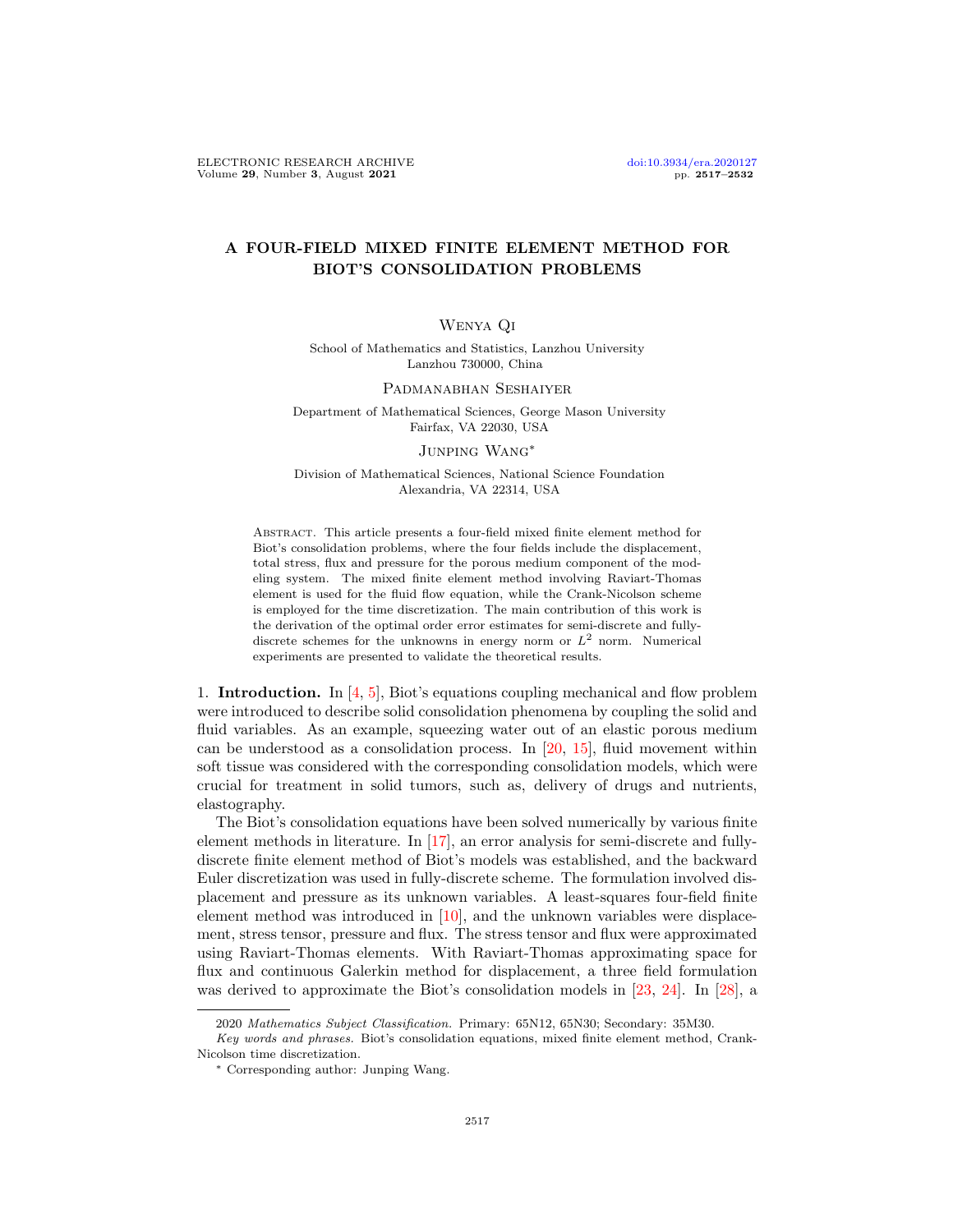four-field mixed finite element method was proposed and analyzed where the unknowns functions include the total stress tensor, displacement, fluid flux, and pore pressure. By introducing the stabilization term, a stabilized lowest order finite element method for three-field poroelasticity was developed in [\[3\]](#page-14-3) by using piecewise constant element for pressure and piecewise linear element for displacement and flux. A three field finite element method using Crouzeix-Raviart element for displacement and Raviart-Thomas element for flux was presented in [\[9\]](#page-14-4), with optimal order of convergence for backward Euler fully discrete scheme. A four-field mixed finite element formulation with displacement, total pressure, pressure and flux as unknowns was discussed in [\[11\]](#page-14-5) where a finite volume method was designed for the displacement.

For simplicity, we consider the Biot's consolidation model that seeks the displacement **u** and the pore pressure  $p$  such that

$$
-\nabla \cdot (2\mu \varepsilon(\mathbf{u}) + \lambda \nabla \cdot \mathbf{u}\mathbf{I} - p\mathbf{I}) = \mathbf{f}, \qquad \text{in } \Omega \times (0, \overline{T}], \tag{1}
$$

$$
\nabla \cdot (D_t \mathbf{u}) - \nabla \cdot (\kappa \nabla p) + \chi p = g, \qquad \text{in } \Omega \times (0, \overline{T}],
$$
 (2)

<span id="page-1-1"></span><span id="page-1-0"></span>
$$
\mathbf{u} = \mathbf{0}, \quad p = 0, \quad \text{on } \Gamma_D \times (0, \bar{T}], \tag{3}
$$

$$
(2\mu\varepsilon(\mathbf{u}) + \lambda \nabla \cdot \mathbf{u}\mathbf{I} - p\mathbf{I}) \cdot \mathbf{n} = \beta, \qquad \text{on } \Gamma_N \times (0, \bar{T}], \tag{4}
$$

$$
(\kappa \nabla p) \cdot \mathbf{n} = 0, \qquad \text{on } \Gamma_N \times (0, \bar{T}], \tag{5}
$$

where  $\Omega$  is an open bounded polygonal or polyhedral domain in  $\mathbb{R}^d$ ,  $d = 2, 3$  with boundary  $\Gamma_D \cup \Gamma_N = \partial \Omega$ . Let f and g be known functions, and  $\beta$  be the data on boundary  $\Gamma_N$  with positive measure in  $\mathbb{R}^{d-1}$ . Here,  $\varepsilon(\mathbf{u}) = \frac{1}{2}(\nabla \mathbf{u} + (\nabla \mathbf{u})^T)$  is the strain tensor,  $\mu$  and  $\lambda$  are the elastic parameters,  $\kappa$  is the permeability and  $\chi$  is the average microfiltration coefficient, and n denotes the unit outward normal vector on  $∂Ω$ . Assume the parameters  $μ$ ,  $λ$ ,  $κ$  are strictly positive and  $χ ≥ 0$  is non-negative. For  $x \in \Omega$ , the initial conditions are given by

<span id="page-1-2"></span>
$$
\mathbf{u}(x,0) = \varphi, \n p(x,0) = \phi.
$$
\n(6)

By introducing the total stress  $z = -\lambda \nabla \cdot \mathbf{u} + p$  and the fluid flux (Darcy velocity)  $\mathbf{q} = -\kappa \nabla p$ , the initial condition for the total stress would be given by

$$
z(x,0) = -\lambda \nabla \cdot \varphi + \phi.
$$

The total stress  $z$  has been introduced for the Biot's model with three fields in [\[22,](#page-15-6) [13,](#page-15-7) [14\]](#page-15-8). In particular, we have used the displacement, total stress and pressure as the unknown variables for the Biot's model in [\[25\]](#page-15-9) and presented a finite element method and a convergence theory for the fully-discrete scheme with backward Euler discretization in time.

The goal of this paper is to devise and analyze a four-field finite element method for the Biot's model [\(1\)](#page-1-0)-[\(5\)](#page-1-1) which consists of displacement, total stress, pressure and the Darcy flux for the system. To describe a weak formulation with four field variables, we denote two Sobolev spaces as follows

$$
[H_{0,D}^{1}(\Omega)]^{d} = \{ \mathbf{v} \in [H^{1}(\Omega)]^{d}, \ \mathbf{v} = \mathbf{0} \text{ on } \Gamma_{D} \},
$$

$$
H_{0,\Gamma_{N}}(div;\Omega) = \{ \mathbf{q} \in H(div;\Omega), \ \mathbf{q} \cdot \mathbf{n} = 0 \text{ on } \Gamma_{N} \}.
$$

For simplicity, we shall adopt the notation and the definition of Sobolev spaces in [\[1,](#page-14-6) [26\]](#page-15-10).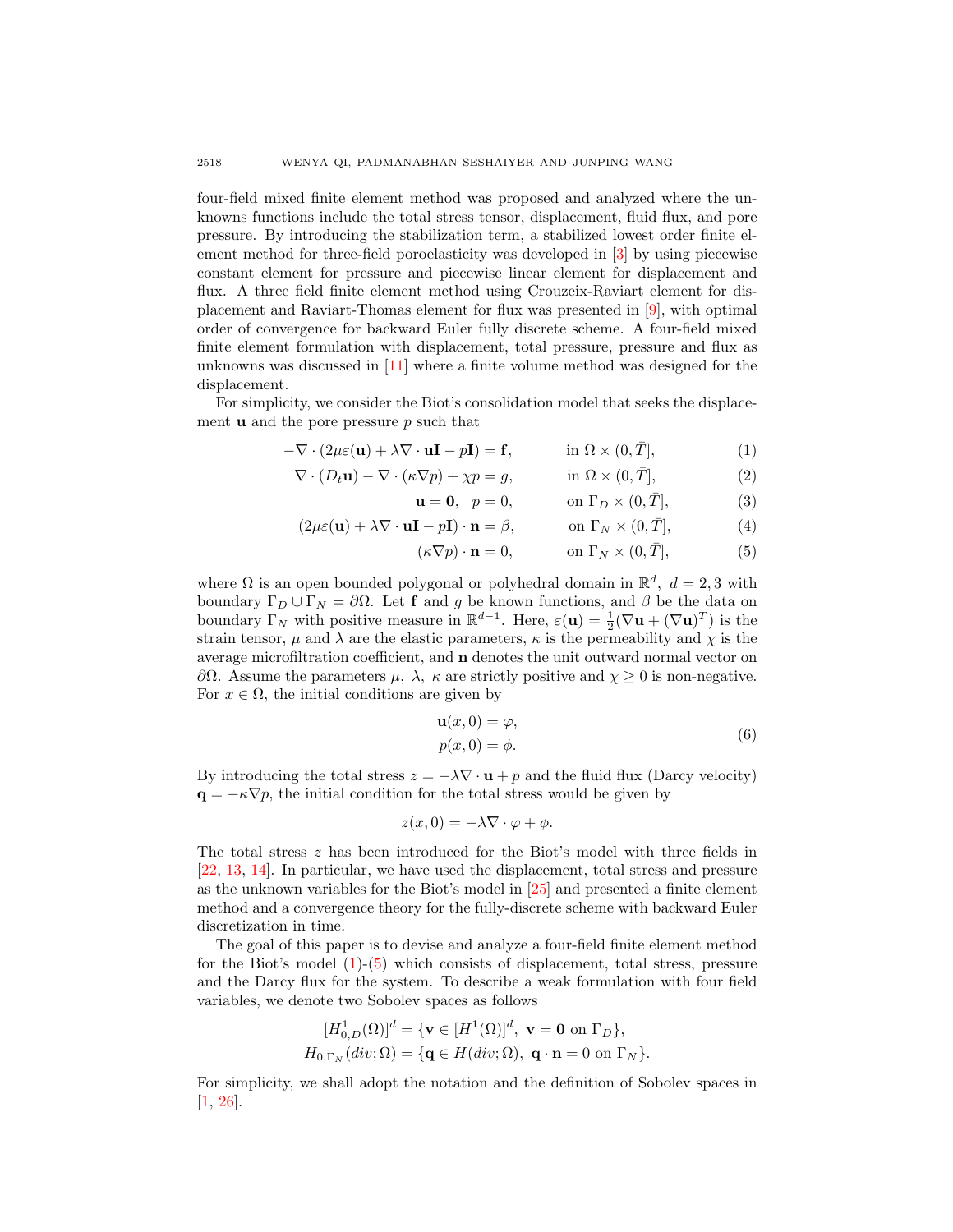The weak form of [\(1\)](#page-1-0) - [\(5\)](#page-1-1) reads as follows: find  $\mathbf{u} \in [H^1_{0,D}(\Omega)]^d$ ,  $z \in L^2(\Omega)$ ,  $p \in L^2(\Omega)$  and  $\mathbf{q} \in H(div; \Omega)$  such that

<span id="page-2-3"></span>
$$
2\mu(\varepsilon(\mathbf{u}), \varepsilon(\mathbf{v})) - (z, \nabla \cdot \mathbf{v}) = (\mathbf{f}, \mathbf{v}) + \langle \beta, \mathbf{v} \rangle_{\Gamma_N}, \qquad \forall \mathbf{v} \in [H_{0,D}^1(\Omega)]^d,
$$
  
\n
$$
(\lambda^{-1}(z - p), w_z) + (\nabla \cdot \mathbf{u}, w_z) = 0, \qquad \forall w_z \in L^2(\Omega)
$$
  
\n
$$
-(\lambda^{-1}(z_t - p_t), w_p) + (\nabla \cdot \mathbf{q}, w_p) + (\chi p, w_p) = (g, w_p), \forall w_p \in L^2(\Omega),
$$
  
\n
$$
(\kappa^{-1}\mathbf{q}, w_\mathbf{q}) - (p, \nabla \cdot w_\mathbf{q}) = 0, \qquad \forall w_\mathbf{q} \in H_{0,\Gamma_N}(div; \Omega).
$$
\n(7)

Our four-field mixed finite element method is designed by using the Raviart-Thomas element  $(RT_k)$  [\[27,](#page-15-11) [19\]](#page-15-12) for the flux variable q and the pressure p, with an employment of conforming finite elements for the displacement **u** and the total stress variable  $z$ satisfying the *inf-sup* condition of Babu $\overline{\text{S}}$ ka [\[2\]](#page-14-7) and Brezzi [\[7\]](#page-14-8). The time direction is discretized by using the Crank-Nicolson (CN) scheme. The satisfaction of the inf-sup condition for the displacement **u** and the total stress variable z ensures a locking-free nature of the numerical scheme.

The paper is organized as follows. In Section [2,](#page-2-0) we describe the semi-discrete and fully-discrete schemes for a four-field mixed finite element method. In Section [3,](#page-4-0) we derive some error estimates for the semi-discrete numerical scheme, while the main result of error estimates for the fully-discrete scheme shall be established in Section [4.](#page-11-0) In section [5,](#page-14-9) we present some numerical results for several benchmark problems with various boundary conditions. Our numerical experiments include an implementation of the Hood-Taylor element for the approximation of the displacement and total stress.

<span id="page-2-0"></span>2. Four-field mixed finite element method. Let  $\mathcal{T}_h$  be a partition of the domain  $\Omega$  into triangular or tetrahedral elements satisfying the quasi-uniform condition. For each element  $T \in \mathcal{T}_h$ , denote by  $h_T$  its diameter and  $h = \max_{T \in \mathcal{T}_h} h_T$ the mesh size of the triangulation  $\mathcal{T}_h$ . Denote by  $\mathcal{E}_I$  the set of interior edges/faces and  $\partial T$  the boundary of the element T. Let  $P_k(T)$  be the space of polynomials of degree less than or equal to  $k$  in  $T$ . We consider the following finite element spaces for  $k \geq 0$ 

$$
\mathbf{U}_h := \{ \mathbf{v} \in [H_{0,D}^1(\Omega)]^d \cap [C^0(\Omega)]^d : \mathbf{v}|_T \in [P_{k+2}(T)]^d, \forall T \in \mathcal{T}_h \},
$$
  
\n
$$
Z_h := \{ z \in L^2(\Omega) : z|_T \in P_k(T), \forall T \in \mathcal{T}_h \},
$$
  
\n
$$
P_h := \{ p \in L^2(\Omega) : p|_T \in P_k(T), \forall T \in \mathcal{T}_h \},
$$
  
\n
$$
\mathbf{X}_h := \{ \mathbf{q} \in H_{0,\Gamma_N}(div;\Omega) : \mathbf{q}|_T \in RT_k(T), \forall T \in \mathcal{T}_h \}.
$$

Define the Stokes projection operator  $Q_h^{\mathbf{u}} \times Q_h^z$ :  $[H_{0,D}^1(\Omega)]^d \times L_2(\Omega) \to \mathbf{U}_h \times Z_h$ by

<span id="page-2-1"></span>
$$
2\mu(\varepsilon(Q_h^{\mathbf{u}}\mathbf{u}), \varepsilon(\mathbf{v})) - (Q_h^z z, \nabla \cdot \mathbf{v}) = 2\mu(\varepsilon(\mathbf{u}), \varepsilon(\mathbf{v})) - (z, \nabla \cdot \mathbf{v}), \qquad \forall \mathbf{v} \in \mathbf{U}_h, (w_z, \nabla \cdot Q_h^{\mathbf{u}}\mathbf{u}) = (w_z, \nabla \cdot \mathbf{u}), \qquad \forall w_z \in Z_h.
$$
 (8)

Next, denote by  $Q_h^{\mathbf{q}}$ :  $H_{0,\Gamma_N}(div;\Omega) \to \mathbf{X}_h$  the Fortin projection operator and  $Q_h^p: L_2(\Omega) \to P_h$  the  $L^2$  projection operator satisfying the following properties:

<span id="page-2-2"></span>
$$
(\nabla \cdot Q_h^{\mathbf{q}} \mathbf{q}, w_p) = (\nabla \cdot \mathbf{q}, w_p), \qquad \forall w_p \in P_h,
$$
  

$$
(Q_h^p p, w_p) = (p, w_p), \qquad \forall w_p \in P_h.
$$
  
(9)

Consider the following two lemmas that we will need to prove error estimates in the next section.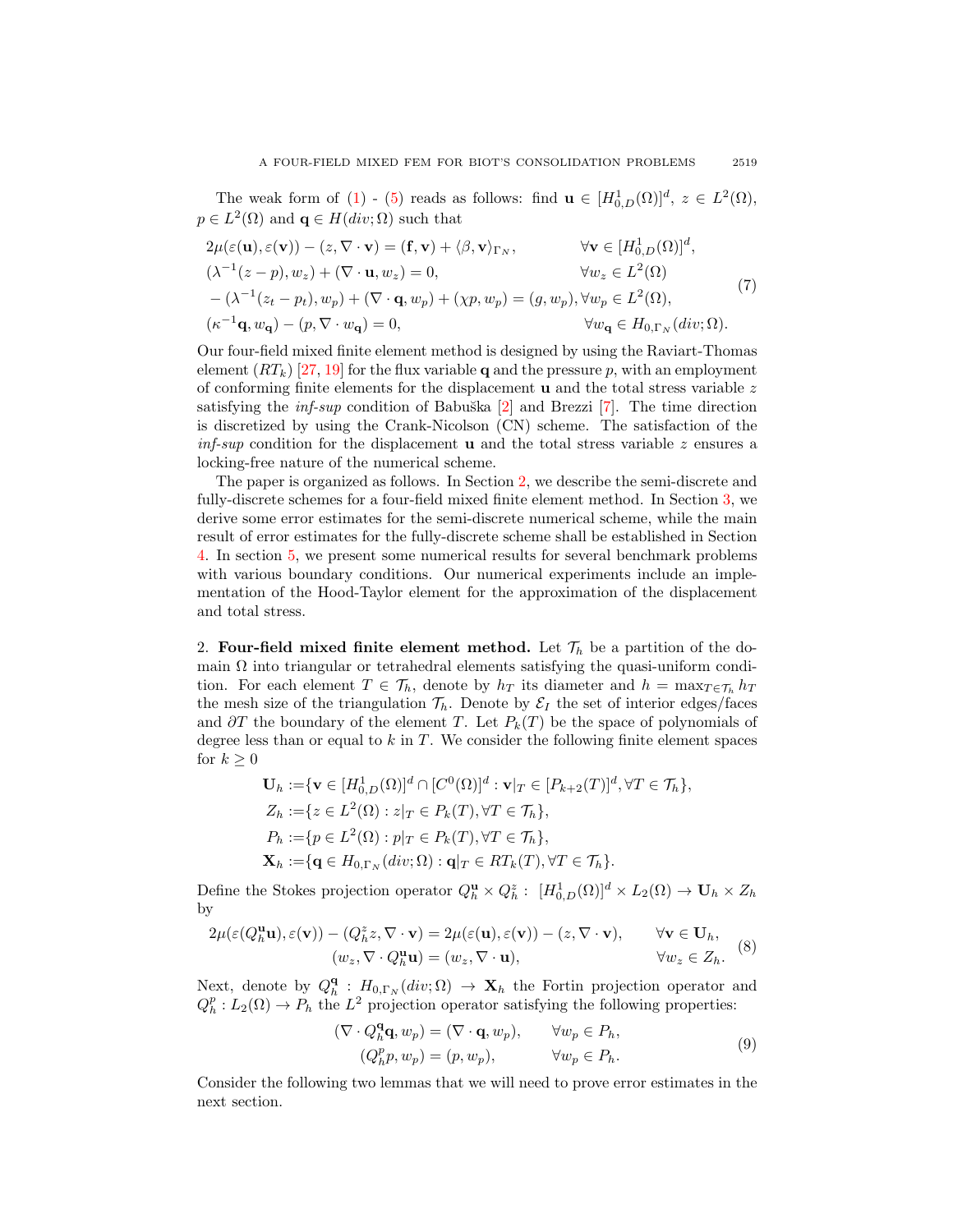<span id="page-3-2"></span>**Lemma 2.1.** [\[18\]](#page-15-13) Let  $Q_h^{\mathbf{u}} \times Q_h^z$  be the Stokes projection operator defined by [\(8\)](#page-2-1). For  $i = 0, 1$  and convex  $\Omega$ , there exists a constant C such that

$$
||(I - Q_h^{\mathbf{u}})\mathbf{u}||_i \le Ch^{k+3-i} \|\mathbf{u}\|_{k+3} + Ch^{k+1} \|z\|_{k+1},
$$
  

$$
||(I - Q_h^z)z||_i \le Ch^{k+1-i} \|z\|_{k+1}.
$$

<span id="page-3-3"></span>**Lemma 2.2.** (see Proposition 3.6 in [\[8\]](#page-14-10)) For the Fortin projection operator  $Q_h^{\mathbf{q}}$  and the  $L^2$  projection operator  $Q_h^p$  satisfying [\(9\)](#page-2-2), there exists a constant C such that

$$
||(I - Q_h^{\mathbf{q}})\mathbf{q}|| \le Ch^{k+1} ||\mathbf{q}||_{k+1},
$$
  

$$
||(I - Q_h^p)p|| \le Ch^{k+1} ||p||_{k+1}.
$$

Given a suitable approximation of the initial conditions [\(6\)](#page-1-2)  $\mathbf{u}_h(0) = Q_h^{\mathbf{u}}\varphi, z_h(0) =$  $Q_h^z(-\lambda \nabla \cdot \varphi + \phi), p_h(0) = Q_h^p \phi$  and  $\mathbf{q}_h(0) = -Q_h^q(\kappa \nabla \phi)$ , the semi-discrete scheme for the Biot's model problem [\(1\)](#page-1-0) - [\(5\)](#page-1-1) seeks  $\mathbf{u}_h \in \mathbf{U}_h$ ,  $z_h \in Z_h$ ,  $p_h \in P_h$  and  $\mathbf{q}_h \in \mathbf{X}_h$  such that

<span id="page-3-0"></span>
$$
2\mu(\varepsilon(\mathbf{u}_h), \varepsilon(\mathbf{v})) - (z_h, \nabla \cdot \mathbf{v}) = (\mathbf{f}, \mathbf{v}) + \langle \beta, \mathbf{v} \rangle_{\Gamma_N}, \qquad \forall \mathbf{v} \in \mathbf{U}_h, \n(\lambda^{-1}(z_h - p_h), w_z) + (\nabla \cdot \mathbf{u}_h, w_z) = 0, \qquad \forall w_z \in Z_h, \n- (\lambda^{-1}(z_{ht} - p_{ht}), w_p) + (\nabla \cdot \mathbf{q}_h, w_p) + (\chi p_h, w_p) = (g, w_p), \quad \forall w_p \in P_h, \n(\kappa^{-1}\mathbf{q}_h, w_\mathbf{q}) - (p_h, \nabla \cdot w_\mathbf{q}) = 0, \qquad \forall w_\mathbf{q} \in \mathbf{X}_h.
$$
\n(10)

To describe a fully-discrete numerical method with Crank-Nicolson discretization in time, denote by  $\tau$  the time step, and  $t^n = \tau n$  the time level, where n is a nonnegative integer. Then, given a suitable approximation of the initial conditions [\(6\)](#page-1-2)  $\mathbf{u}^0 = Q_h^{\mathbf{u}}\varphi, z^0 = Q_h^z(-\lambda \nabla \cdot \varphi + \phi), p^0 = Q_h^p \phi \text{ and } \mathbf{q}^0 = -Q_h^q(\kappa \nabla \phi)$ , the fully-discrete scheme is to find  $\mathbf{u}^n \in \mathbf{U}_h$ ,  $z^n \in Z_h$ ,  $p^n \in P_h$  and  $\mathbf{q}^n \in \mathbf{X}_h$  such that

<span id="page-3-4"></span>
$$
2\mu(\varepsilon(\mathbf{u}^{n}), \varepsilon(\mathbf{v})) - (z^{n}, \nabla \cdot \mathbf{v}) = (\mathbf{f}^{n}, \mathbf{v}) + \langle \beta^{n}, \mathbf{v} \rangle_{\Gamma_{N}}, \quad \forall \mathbf{v} \in \mathbf{U}_{h},
$$
  
\n
$$
(\lambda^{-1}(z^{n} - p^{n}), w_{z}) + (\nabla \cdot \mathbf{u}^{n}, w_{z}) = 0, \quad \forall w_{z} \in Z_{h},
$$
  
\n
$$
-(\lambda^{-1}(\bar{\partial}_{t}z^{n} - \bar{\partial}_{t}p^{n}), w_{p}) + (\nabla \cdot \frac{\mathbf{q}^{n} + \mathbf{q}^{n-1}}{2}, w_{p})
$$
  
\n
$$
+(\chi \frac{p^{n} + p^{n-1}}{2}, w_{p}) = (\frac{g^{n} + g^{n-1}}{2}, w_{p}), \quad \forall w_{p} \in P_{h},
$$
  
\n
$$
(\kappa^{-1}\mathbf{q}^{n}, w_{\mathbf{q}}) - (p^{n}, \nabla \cdot w_{\mathbf{q}}) = 0, \quad \forall w_{\mathbf{q}} \in \mathbf{X}_{h}.
$$
\n(11)

where  $\bar{\partial}_t z^n := \frac{z^n - z^{n-1}}{\tau}$  $\frac{z^{n-1}}{\tau}$  and  $f^n := f(x, t^n), x \in \Omega$ .

**Lemma 2.3.** The numerical solution  $(\mathbf{u}_h, z_h, p_h, \mathbf{q}_h)$  for semi-discrete scheme [\(10\)](#page-3-0) is existence and uniqueness.

Proof. It suffices to show that the trivial functions are the only solution to the homogeneous problem. Observe that the semi-discrete scheme for the homogeneous problem seeks  $\mathbf{u}_h \in \mathbf{U}_h$ ,  $z_h \in Z_h$ ,  $p_h \in P_h$  and  $\mathbf{q}_h \in \mathbf{X}_h$  such that

<span id="page-3-1"></span>
$$
2\mu(\varepsilon(\mathbf{u}_h), \varepsilon(\mathbf{v})) - (z_h, \nabla \cdot \mathbf{v}) = 0, \qquad \forall \mathbf{v} \in \mathbf{U}_h,
$$
  

$$
(\lambda^{-1}(z_h - p_h), w_z) + (\nabla \cdot \mathbf{u}_h, w_z) = 0, \qquad \forall w_z \in Z_h,
$$

$$
-(\lambda^{-1}(z_{ht} - p_{ht}), w_p) + (\nabla \cdot \mathbf{q}_h, w_p) + (\chi p_h, w_p) = 0, \qquad \forall w_p \in P_h,
$$

$$
(\kappa^{-1}\mathbf{q}_h, w_\mathbf{q}) - (p_h, \nabla \cdot w_\mathbf{q}) = 0, \qquad \forall w_\mathbf{q} \in \mathbf{X}_h.
$$
 (12)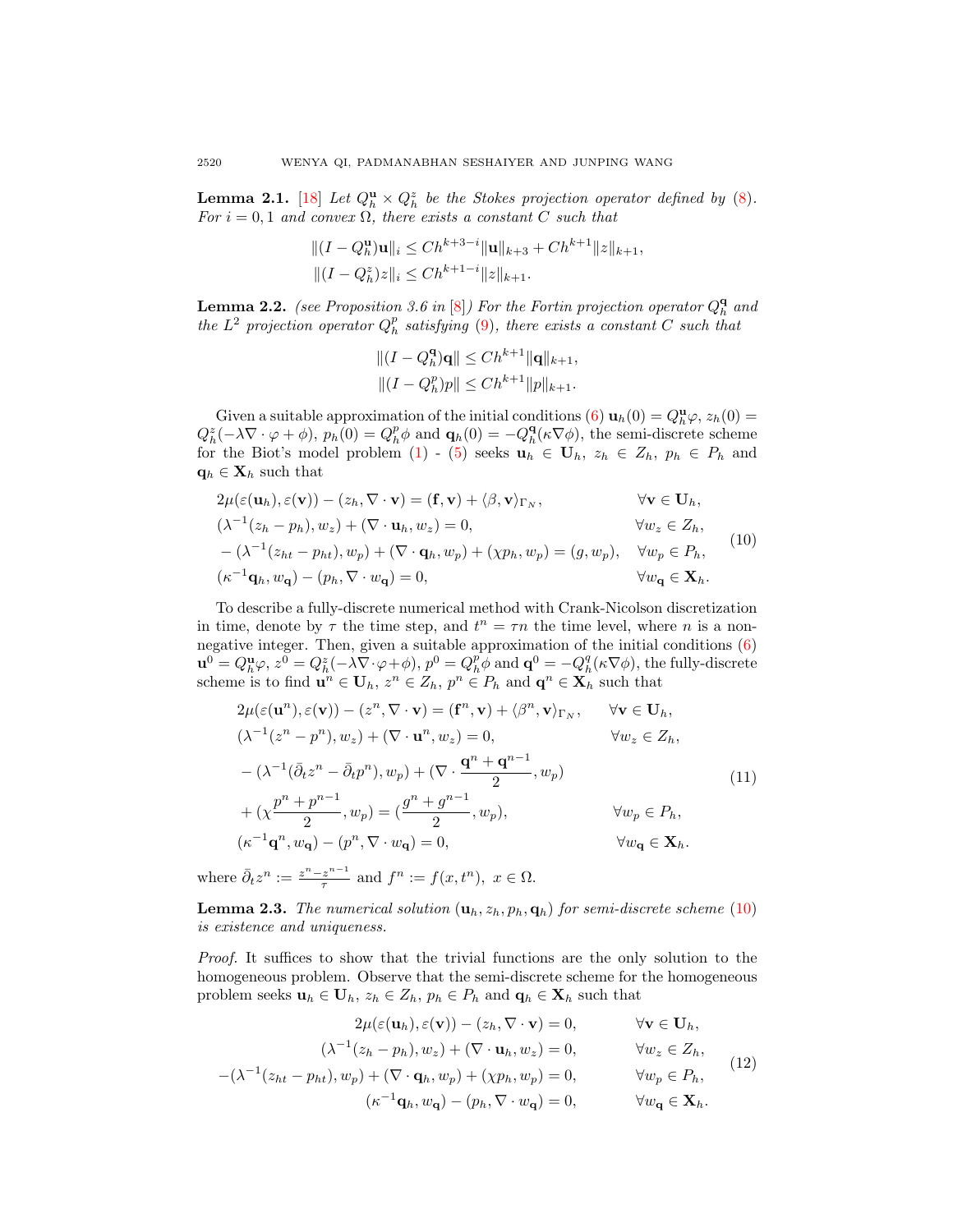By taking the time derivative for the second equation and then choosing  $v =$  $u_{ht}, w_z = z_h, w_p = p_h, w_q = q_h$  in [\(12\)](#page-3-1), we have from summing up all the equations

$$
\mu \frac{d}{dt} ||\varepsilon(\mathbf{u}_h)||^2 + \frac{\lambda^{-1}}{2} \frac{d}{dt} ||z_h - p_h||^2 + \chi ||p_h||^2 + \kappa^{-1} ||\mathbf{q}_h||^2 = 0.
$$

Integrating over  $(0, t)$ , then from  $\mathbf{u}_h(0) = 0$  and  $z_h(0) - p_h(0) = 0$ , we have

$$
\mu \|\varepsilon(\mathbf{u}_h(t))\|^2 + \frac{\lambda^{-1}}{2} \|z_h(t) - p_h(t)\|^2 + \chi \int_0^t \|p_h\|^2 ds + \kappa^{-1} \int_0^t \|\mathbf{q}_h\|^2 ds = 0.
$$

Since  $\mu$ ,  $\lambda$ , and  $\kappa$  are strictly positive and  $\chi \geq 0$ , it follows that  $\varepsilon(\mathbf{u}_h(t)) = 0$ ,  $z_h(t) - p_h(t) = 0$ , and  $q_h = 0$ . With the use of Korn's inequality [\[21,](#page-15-14) [6\]](#page-14-11), we have  $\mathbf{u}_h(t) = 0$ . Finally, from the *inf-sup* condition for the Raviart-Thomas element and the fourth equation in [\(12\)](#page-3-1) we have  $p_h = 0$ .  $\Box$ 

<span id="page-4-0"></span>3. Error estimates. We note that the finite element pair  $Z_h \times U_h$  satisfies the inf-sup condition [\[2,](#page-14-7) [8\]](#page-14-10), i.e. there exists a constant  $C > 0$  such that for any  $w_z \in Z_h$ one has

<span id="page-4-1"></span>
$$
\sup_{\mathbf{v}_h \in \mathbf{U}_h} \frac{(w_z, \nabla \cdot \mathbf{v}_h)}{|\mathbf{v}_h|_1} \ge C \|w_z\|. \tag{13}
$$

Next, the Raviart-Thomas space  $P_h \times \mathbf{X}_h$  satisfies the following *inf-sup* condition [\[26\]](#page-15-10)

$$
\sup_{\mathbf{q}_h \in \mathbf{X}_h} \frac{(w_p, \nabla \cdot \mathbf{q}_h)}{|\mathbf{q}_h|_1} \ge C \|w_p\|, \quad w_p \in P_h. \tag{14}
$$

3.1. Error estimates for semi-discrete scheme. Denote the error of the displacement for the semi-discrete scheme by  $e_h^{\mathbf{u}} = \mathbf{u} - \mathbf{u}_h = \eta_h^{\mathbf{u}} + \xi_h^{\mathbf{u}}$ , where  $\eta_h^{\mathbf{u}} =$  $\mathbf{u} - Q_h^{\mathbf{u}} \mathbf{u}$  and  $\xi_h^{\mathbf{u}} = Q_h^{\mathbf{u}} \mathbf{u} - \mathbf{u}_h$ . Similarly, we denote the errors of the total stress, the pressure, the flux by  $e_h^z$ ,  $e_h^p$ ,  $e_h^q$ , respectively.

<span id="page-4-2"></span>**Theorem 3.1.** Let  $(\mathbf{u}, z, p, \mathbf{q})$  be the solution of [\(7\)](#page-2-3) and  $(\mathbf{u}_h, z_h, p_h, \mathbf{q}_h)$  the nu-merical solution of [\(10\)](#page-3-0). There exists a constant C such that for each  $t \in (0, T]$ 

$$
\mu ||\varepsilon(e_h^{\mathbf{u}}(t))||^2 \leq 2\mu ||\varepsilon(\eta_h^{\mathbf{u}}(t))||^2 + C \Big( \int_0^t ||\eta_{ht}^z - \eta_{ht}^p||^2 ds + \int_0^t ||\eta_h^{\mathbf{q}}||^2 ds \Big),
$$
  

$$
||e_h^z(t)||^2 \leq 2||\eta_h^z(t)||^2 + C \Big( \int_0^t ||\eta_{ht}^z - \eta_{ht}^p||^2 ds + \int_0^t ||\eta_h^{\mathbf{q}}||^2 ds \Big),
$$

and

$$
\frac{\chi}{2}||e_h^p(t)||^2 \leq \chi ||\eta_h^p(t)||^2 + C\Big(\int_0^t \|\eta_{ht}^z - \eta_{ht}^p\|^2 ds + \int_0^t \|\eta_{ht}^q\|^2 ds\Big),
$$
  

$$
\frac{\kappa^{-1}}{2}||e_h^q(t)||^2 \leq \kappa^{-1}||\eta_h^q(t)||^2 + C\Big(\int_0^t \|\eta_{ht}^z - \eta_{ht}^p\|^2 ds + \int_0^t \|\eta_{ht}^q\|^2 ds\Big).
$$

Proof. Substituting [\(10\)](#page-3-0) into [\(7\)](#page-2-3) leads to

$$
2\mu(\varepsilon(e_h^{\mathbf{u}}), \varepsilon(\mathbf{v})) - (e_h^z, \nabla \cdot \mathbf{v}) = 0, \qquad \forall \mathbf{v} \in \mathbf{U}_h,
$$

$$
(\lambda^{-1}(e_h^z - e_h^p), w_z) + (\nabla \cdot e_h^{\mathbf{u}}, w_z) = 0, \qquad \forall w_z \in Z_h,
$$

$$
-(\lambda^{-1}(e_{ht}^z - e_{ht}^p), w_p) + (\nabla \cdot e_h^{\mathbf{q}}, w_p) + \chi(e_h^p, w_p) = 0, \qquad \forall w_p \in P_h,
$$

$$
\kappa^{-1}(e_h^{\mathbf{q}}, w_{\mathbf{q}}) - (e_h^p, \nabla \cdot w_{\mathbf{q}}) = 0, \qquad \forall w_{\mathbf{q}} \in \mathbf{X}_h.
$$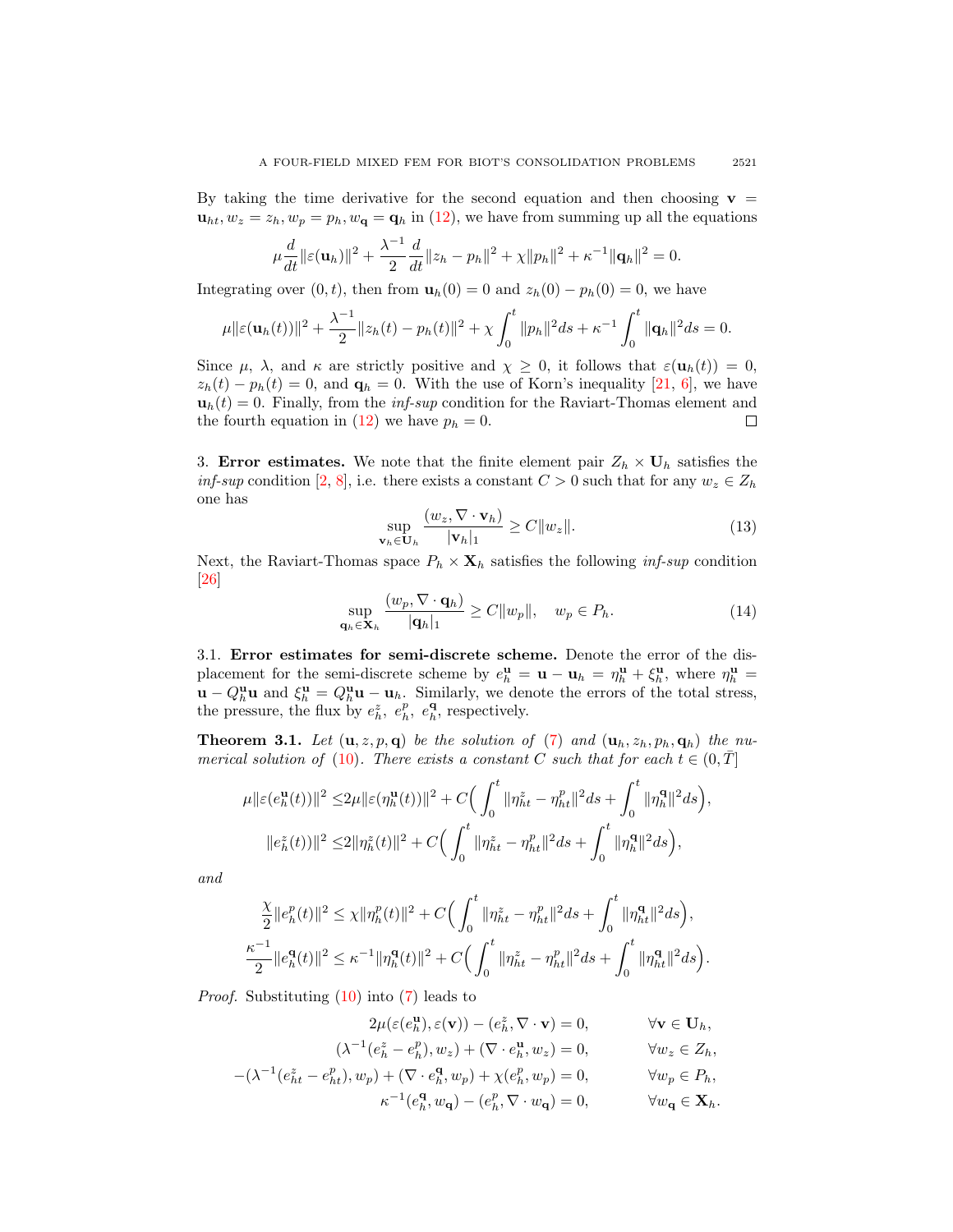Using the properties of projections and differentiating the second term with respect to time  $t$ , we deduce that

<span id="page-5-0"></span>
$$
2\mu(\varepsilon(\xi_h^{\mathbf{u}}), \varepsilon(\mathbf{v})) - (\xi_h^z, \nabla \cdot \mathbf{v}) = 0,
$$
  

$$
(\lambda^{-1}(\xi_h^z - \xi_h^p), w_z) + (\nabla \cdot \xi_h^{\mathbf{u}}, w_z) = -(\lambda^{-1}(\eta_{ht}^z - \eta_{ht}^p), w_z),
$$

$$
-(\lambda^{-1}(\xi_{ht}^z - \xi_h^p), w_p) + (\nabla \cdot \xi_h^{\mathbf{q}}, w_p) + \chi(\xi_h^p, w_p) = (\lambda^{-1}(\eta_{ht}^z - \eta_{ht}^p), w_p),
$$

$$
\kappa^{-1}(\xi_h^{\mathbf{q}}, w_{\mathbf{q}}) - (\xi_h^p, \nabla \cdot w_{\mathbf{q}}) = -\kappa^{-1}(\eta_h^{\mathbf{q}}, w_{\mathbf{q}}),
$$
(15)

where we have used the property of  $\nabla \cdot w_{\mathbf{q}} \in P_h$ . By choosing  $\mathbf{v} = \xi_h^{\mathbf{u}}, w_z = \xi_h^z, w_p =$  $\xi_h^p, w_\mathbf{q} = \xi_h^{\mathbf{q}}$  in [\(15\)](#page-5-0) and summing up, we get

$$
\mu \frac{d}{dt} ||\varepsilon(\xi_h^{\mathbf{u}})||^2 + \frac{\lambda^{-1}}{2} \frac{d}{dt} ||\xi_h^z - \xi_h^p||^2 + \chi ||\xi_h^p||^2 + \kappa^{-1} ||\xi_h^{\mathbf{q}}||^2
$$
  
=  $-\lambda^{-1} (\eta_{ht}^z - \eta_{ht}^p, \xi_h^z - \xi_h^p) - \kappa^{-1} (\eta_h^{\mathbf{q}}, \xi_h^{\mathbf{q}})$   
 $\leq \frac{\lambda^{-1}}{2} ||\eta_{ht}^z - \eta_{ht}^p||^2 + \frac{\lambda^{-1}}{2} ||\xi_h^z - \xi_h^p||^2 + \frac{\kappa^{-1}}{2} ||\eta_h^{\mathbf{q}}||^2 + \frac{\kappa^{-1}}{2} ||\xi_h^{\mathbf{q}}||^2.$ 

Then, integrating over  $(0, t)$  yields

$$
\mu \| \varepsilon (\xi_h^{\mathbf{u}}(t)) \|^2 + \frac{\lambda^{-1}}{2} \| \xi_h^z(t) - \xi_h^p(t) \|^2 + \chi \int_0^t \| \xi_h^p \|^2 ds + \frac{\kappa^{-1}}{2} \int_0^t \| \xi_h^{\mathbf{q}} \|^2 ds
$$
  

$$
\leq \frac{\lambda^{-1}}{2} \int_0^t \| \eta_{ht}^z - \eta_{ht}^p \|^2 ds + \frac{\lambda^{-1}}{2} \int_0^t \| \xi_h^z - \xi_h^p \|^2 ds + \frac{\kappa^{-1}}{2} \int_0^t \| \eta_h^{\mathbf{q}} \|^2 ds.
$$

Using the Gronwall Lemma [\[26\]](#page-15-10), we obtain

<span id="page-5-1"></span>
$$
\mu \| \varepsilon(\xi_h^{\mathbf{u}}(t)) \|^2 + \frac{\lambda^{-1}}{2} \| \xi_h^{\varepsilon}(t) - \xi_h^p(t) \|^2 + \chi \int_0^t \| \xi_h^p \|^2 ds + \frac{\kappa^{-1}}{2} \int_0^t \| \xi_h^{\mathbf{q}} \|^2 ds
$$
  

$$
\leq C \Big( \frac{\lambda^{-1}}{2} \int_0^t \| \eta_{ht}^{\varepsilon} - \eta_{ht}^p \|^2 ds + \frac{\kappa^{-1}}{2} \int_0^t \| \eta_h^{\mathbf{q}} \|^2 ds \Big). \tag{16}
$$

Moreover, from the first equation of [\(15\)](#page-5-0), we find  $2\mu(\varepsilon(\xi_h^{\mathbf{u}}), \varepsilon(\mathbf{v})) = (\xi_h^z, \nabla \cdot \mathbf{v}).$ Hence, combining with inf-sup condition  $(13)$ , it follows

<span id="page-5-2"></span>
$$
\|\xi_h^z\| \le C \sup_{\mathbf{v}_h \in \mathbf{U}_h} \frac{(\xi_h^z, \nabla \cdot \mathbf{v}_h)}{|\mathbf{v}_h|_1} = C \sup_{\mathbf{v}_h \in \mathbf{U}_h} \frac{\mu(\varepsilon(\xi_h^{\mathbf{u}}), \varepsilon(\mathbf{v}_h))}{|\mathbf{v}_h|_1} \le C \|\varepsilon(\xi_h^{\mathbf{u}})\|.
$$
 (17)

On the other hand, from differentiating the fourth equation of [\(15\)](#page-5-0) with respect to t and taking  $\mathbf{v} = \xi_{ht}^{\mathbf{u}}, w_z = \xi_{ht}^z, w_p = \xi_{ht}^p, w_{\mathbf{q}} = \xi_h^{\mathbf{q}},$  we arrive at

$$
2\mu \|\varepsilon(\xi_{ht}^{\mathbf{u}})\|^{2} + \lambda^{-1} \|\xi_{ht}^{z} - \xi_{ht}^{p}\|^{2} + \frac{\chi}{2} \frac{d}{dt} \|\xi_{h}^{p}\|^{2} + \frac{\kappa^{-1}}{2} \frac{d}{dt} \|\xi_{h}^{\mathbf{q}}\|^{2}
$$
  
=  $-\lambda^{-1}(\eta_{ht}^{z} - \eta_{ht}^{p}, \xi_{ht}^{z} - \xi_{ht}^{p}) - \kappa^{-1}(\eta_{ht}^{\mathbf{q}}, \xi_{ht}^{\mathbf{q}})$   
 $\leq \frac{\lambda^{-1}}{2} \|\eta_{ht}^{z} - \eta_{ht}^{p}\|^{2} + \frac{\lambda^{-1}}{2} \|\xi_{ht}^{z} - \xi_{ht}^{p}\|^{2} + \frac{\kappa^{-1}}{2} \|\eta_{ht}^{\mathbf{q}}\|^{2} + \frac{\kappa^{-1}}{2} \|\xi_{h}^{\mathbf{q}}\|^{2}.$ 

Integrating the equation over  $(0, t)$ , we have from  $\xi_h^p(0) = 0$ ,  $\xi_h^{\mathbf{q}}(0) = 0$ 

$$
2\mu \int_0^t \|\varepsilon(\xi_{ht}^{\mathbf{u}})\|^2 + \frac{\lambda^{-1}}{2} \int_0^t \|\xi_{ht}^z - \xi_{ht}^p\|^2 + \frac{\chi}{2} \|\xi_h^p(t)\|^2 ds + \frac{\kappa^{-1}}{2} \|\xi_h^{\mathbf{q}}(t)\|^2 ds
$$
  

$$
\leq \frac{\lambda^{-1}}{2} \int_0^t \|\eta_{ht}^z - \eta_{ht}^p\|^2 ds + \frac{\kappa^{-1}}{2} \int_0^t \|\eta_{ht}^{\mathbf{q}}\|^2 ds + \frac{\kappa^{-1}}{2} \int_0^t \|\xi_h^{\mathbf{q}}\|^2 ds.
$$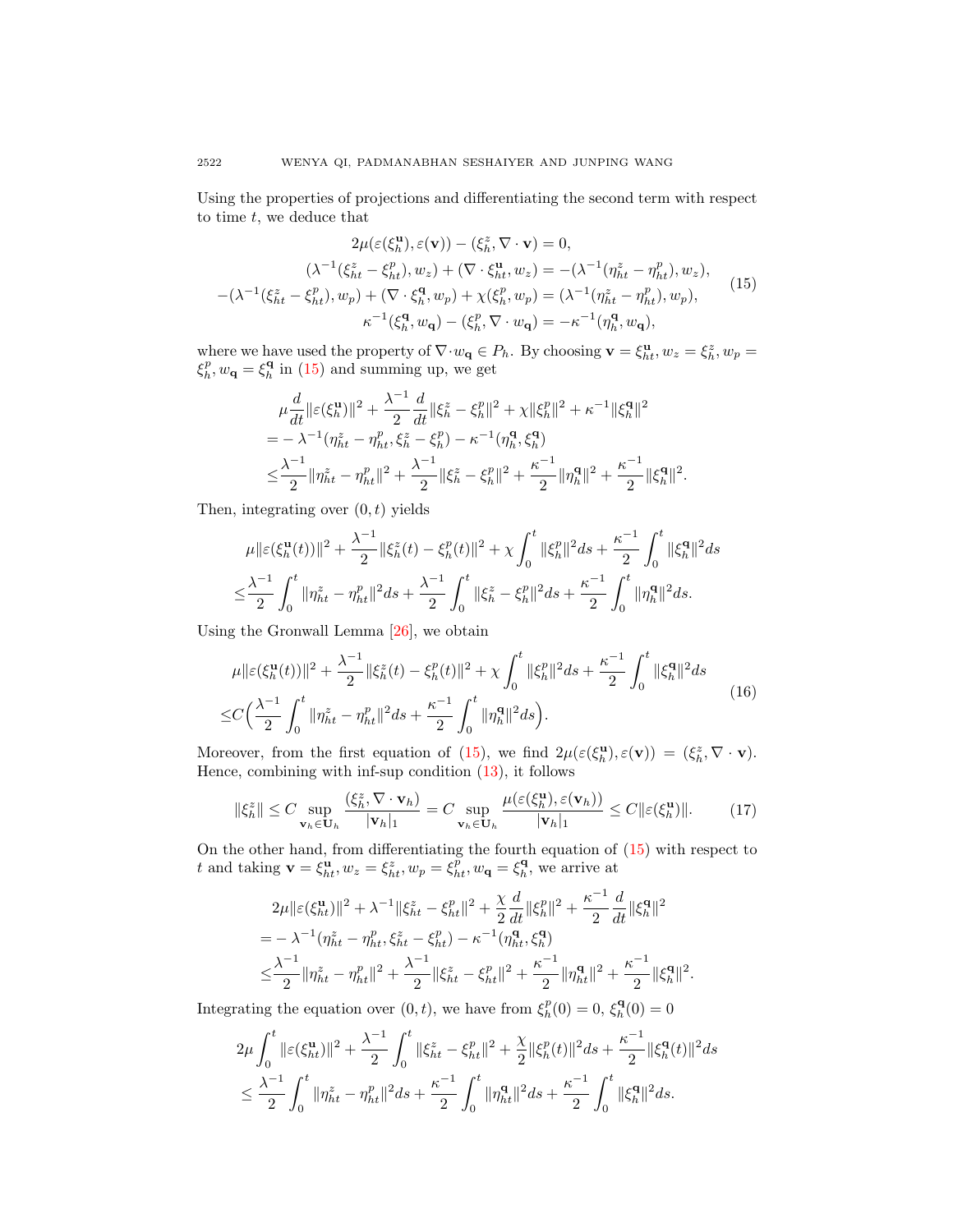Using the Gronwall Lemma [\[26\]](#page-15-10), we get

<span id="page-6-0"></span>
$$
2\mu \int_0^t \|\varepsilon(\xi_{ht}^{\mathbf{u}})\|^2 + \frac{\lambda^{-1}}{2} \int_0^t \|\xi_{ht}^z - \xi_{ht}^p\|^2 + \frac{\chi}{2} \|\xi_h^p(t)\|^2 ds + \frac{\kappa^{-1}}{2} \|\xi_h^{\mathbf{q}}(t)\|^2 ds
$$
  
\n
$$
\leq C \Big(\frac{\lambda^{-1}}{2} \int_0^t \|\eta_{ht}^z - \eta_{ht}^p\|^2 ds + \frac{\kappa^{-1}}{2} \int_0^t \|\eta_{ht}^{\mathbf{q}}\|^2 ds \Big). \tag{18}
$$

The desired error estimates now stem from  $(16)-(18)$  $(16)-(18)$ .

$$
\Box
$$

Using the *inf-sup* condition  $(13)$  similar to the process in  $(17)$ , we have

<span id="page-6-1"></span>
$$
\|\xi_{ht}^z\| \le C \|\varepsilon(\xi_{ht}^{\mathbf{u}})\|.\tag{19}
$$

Thus, in view of  $(16)$ -  $(19)$ , we have derived the following result.

**Corollary 1.** Let  $(\mathbf{u}, p, z, \mathbf{q})$  be the solution of [\(7\)](#page-2-3) and  $(\mathbf{u}_h, p_h, z_h, \mathbf{q}_h)$  the solution of  $(10)$ . There exists a constant C such that

$$
2\mu \int_0^t \|\varepsilon(e_{ht}^{\mathbf{u}})\|^2 ds + \int_0^t \|e_{ht}^z\|^2 ds
$$
  
\n
$$
\leq C \int_0^t \left( \|\varepsilon(\eta_{ht}^{\mathbf{u}})\|^2 + \|\eta_{ht}^z\|^2 + \|\eta_{ht}^z - \eta_{ht}^p\|^2 + \|\eta_{ht}^{\mathbf{q}}\|^2 \right) ds,
$$

and

$$
\chi \int_0^t \|e_h^p\|^2 ds + \frac{\kappa^{-1}}{2} \int_0^t \|e_h^{\mathbf{q}}\|^2 ds \leq C \int_0^t \Big( \|\eta_h^p\|^2 + \|\eta_h^{\mathbf{q}}\|^2 + \|\eta_{ht}^z - \eta_{ht}^p\|^2 \Big) ds.
$$

Finally, combining Theorem [3.1](#page-4-2) and Lemmas [2.1,](#page-3-2) [2.2,](#page-3-3) we arrive at the following error estimates.

**Theorem 3.2.** Let  $(\mathbf{u}, z, p, \mathbf{q})$  be the solution of [\(7\)](#page-2-3) and  $(\mathbf{u}_h, z_h, p_h, \mathbf{q}_h)$  the numer-ical solution of [\(10\)](#page-3-0). Assume  $\mathbf{u} \in L^{\infty}(0,\overline{T};[H^{k+3}(\Omega)]^d)$ ,  $z \in H^1(0,\overline{T};H^{k+1}(\Omega))$ ,  $p \in H^1(0,\overline{T}; H^{k+1}(\Omega))$  and  $\mathbf{q} \in L^2(0,\overline{T}; [H^{k+1}(\Omega)]^d)$ . Then, there exists a constant C such that for each  $t \in (0, \overline{T}]$ 

$$
\begin{split} \|\varepsilon(e_h^{\mathbf{u}}(t))\|^2 \leq & Ch^{2(k+1)} \Big( h^2 \|\mathbf{u}(t)\|_{k+3}^2 + \|z(t)\|_{k+1}^2 \\ &+ \int_0^t (\|z_t\|_{k+1}^2 + \|p_t\|_{k+1}^2 + \|\mathbf{q}\|_{k+1}^2) ds \Big), \\ \|e_h^z(t)\|^2 \leq & Ch^{2(k+1)} \Big( \|z(t)\|_{k+1}^2 + \int_0^t (\|z_t\|_{k+1}^2 + \|p_t\|_{k+1}^2 + \|\mathbf{q}\|_{k+1}^2) ds \Big), \end{split}
$$

and

$$
||e_h^p(t)||^2 \le Ch^{2(k+1)} \Big( ||p(t)||_{k+1}^2 + \int_0^t (||z_t||_{k+1}^2 + ||p_t||_{k+1}^2 + ||\mathbf{q}||_{k+1}^2) ds \Big),
$$
  

$$
||e_h^q(t)||^2 \le Ch^{2(k+1)} \Big( ||\mathbf{q}(t)||_{k+1}^2 + \int_0^t (||z_t||_{k+1}^2 + ||p_t||_{k+1}^2 + ||\mathbf{q}||_{k+1}^2) ds \Big).
$$

3.2. Error estimates for fully-discrete scheme. To derive an error estimate for the fully-discrete scheme [\(11\)](#page-3-4), we denote the error  $e_{\mathbf{u}}^n = \mathbf{u}(t^n) - \mathbf{u}^n = \eta_{\mathbf{u}}^n + \xi_{\mathbf{u}}^n$ , where  $\eta_{\mathbf{u}}^n = \mathbf{u}(t^n) - Q_h^{\mathbf{u}} \mathbf{u}(t^n)$  and  $\xi_{\mathbf{u}}^n = Q_h^{\mathbf{u}} \mathbf{u}(t^n) - \mathbf{u}^n$ . The error for other variables are denoted in a similar way.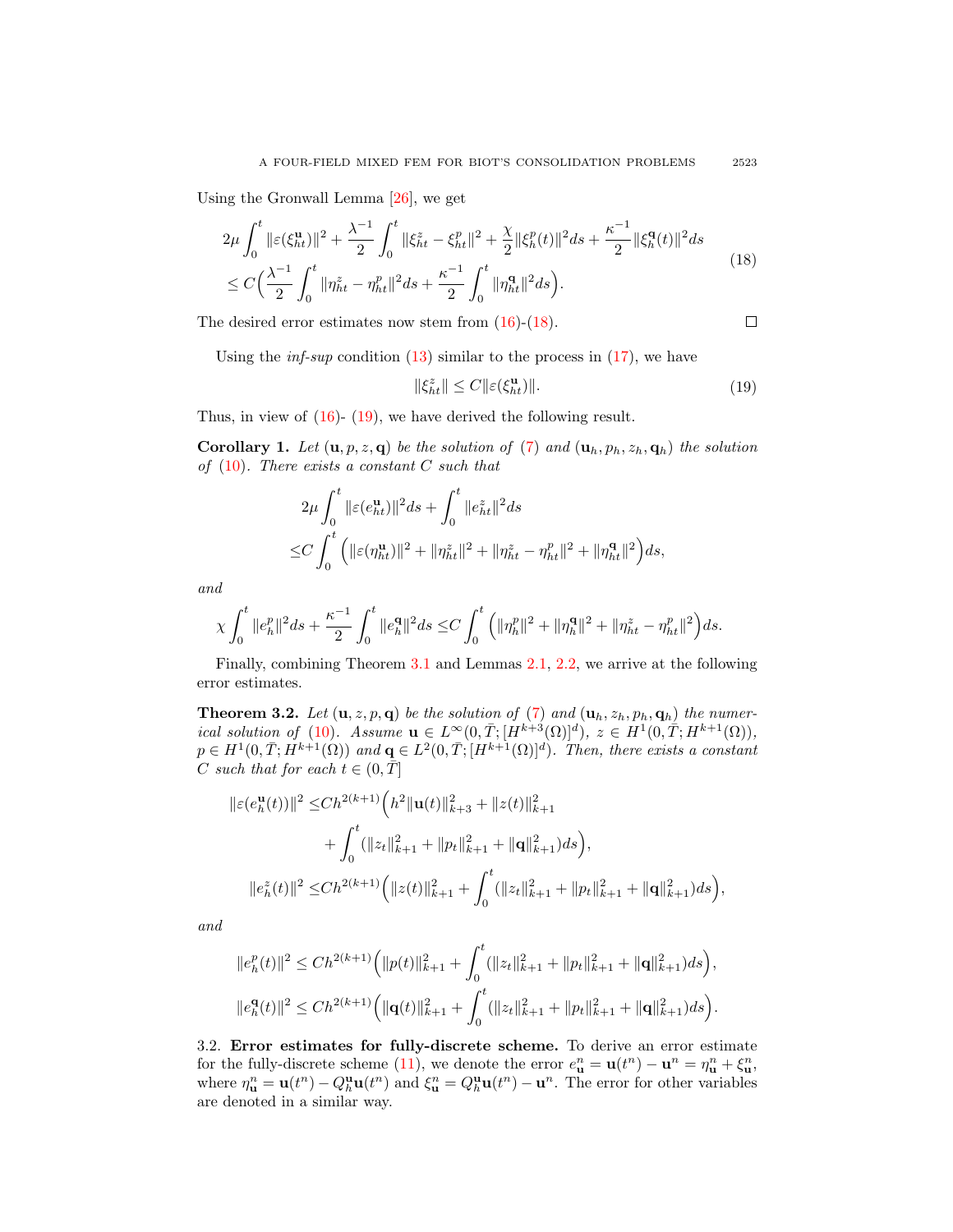<span id="page-7-1"></span>**Theorem 3.3.** Let  $(\mathbf{u}, p, z, \mathbf{q})$  be the solution of [\(7\)](#page-2-3) and  $(\mathbf{u}^n, p^n, z^n, \mathbf{q}^n)$  the solution of  $(11)$ . There exists a constant C such that

$$
\mu ||\varepsilon(e_{\mathbf{u}}^{N})||^{2} \leq 2\mu ||\varepsilon(\eta_{\mathbf{u}}^{N})||^{2} + C \Big(\tau^{4} \int_{0}^{t^{N}} ||z_{ttt} - p_{ttt}||^{2} ds + RF\Big),
$$
  

$$
||e_{z}^{N}||^{2} \leq 2||\eta_{z}^{N}||^{2} + C \Big(\tau^{4} \int_{0}^{t^{N}} ||z_{ttt} - p_{ttt}||^{2} ds + RF\Big),
$$
  

$$
||e_{p}^{N}||^{2} \leq 2||\eta_{p}^{N}||^{2} + C \Big(\tau^{4} \int_{0}^{t^{N}} ||z_{ttt} - p_{ttt}||^{2} ds + RF\Big),
$$

and

$$
\frac{\kappa^{-1}}{2} \|e_{\mathbf{q}}^{N}\|^2 \leq \kappa^{-1} \|\eta_{\mathbf{q}}^{N}\|^2 + C \Big( \int_0^{t^N} (\tau^4 \|z_{ttt} - p_{ttt}\|^2 ds + \|\eta_{\mathbf{q}t}\|^2) ds + RF \Big).
$$
  
Here we denote  $RF = \int_0^{t^N} \|\eta_{ht}^z - \eta_{ht}^p\|^2 ds + \bar{T} \max_{\|\eta_{\mathbf{q}}^n\|^2} \|\eta_{\mathbf{q}}^n\|^2.$ 

0  $\|\eta_{ht}^z - \eta_{ht}^p\|^2 ds + \bar{T} \max_{0 \leq n \leq N} \|\eta_{\mathbf{q}}^n\|^2.$ 

*Proof.* By subtracting [\(7\)](#page-2-3) from [\(11\)](#page-3-4), for each  $\mathbf{v}_h \in \mathbf{U}_h$ ,  $w_z \in Z_h$ ,  $w_p \in P_h$  and  $w_{\mathbf{q}} \in \mathbf{X}_h$ , we have

$$
2\mu(\varepsilon(e_{\mathbf{u}}^{n}), \varepsilon(\mathbf{v}_{h})) - (e_{z}^{n}, \nabla \cdot \mathbf{v}_{h}) = 0,
$$
  
\n
$$
(\lambda^{-1}(e_{z}^{n} - e_{p}^{n}), w_{z}) + (\nabla \cdot e_{\mathbf{u}}^{n}, w_{z}) = 0,
$$
  
\n
$$
-\lambda^{-1}(\frac{z_{t}(t^{n}) + z_{t}(t^{n-1})}{2} - \frac{p_{t}(t^{n}) + p_{t}(t^{n-1})}{2} - (\bar{\partial}_{t}z^{n} - \bar{\partial}_{t}p^{n}), w_{p})
$$
  
\n
$$
+ (\nabla \cdot (\frac{\mathbf{q}(t^{n}) + \mathbf{q}(t^{n-1})}{2} - \frac{\mathbf{q}^{n} + \mathbf{q}^{n-1}}{2}), w_{p})
$$
  
\n
$$
+ \chi(\frac{p(t^{n}) + p(t^{n-1})}{2} - \frac{p^{n} + p^{n-1}}{2}, w_{p}) = 0,
$$
  
\n
$$
\kappa^{-1}(e_{\mathbf{q}}^{n}, w_{\mathbf{q}}) - (e_{p}^{n}, \nabla \cdot w_{\mathbf{q}}) = 0.
$$

Using  $\frac{z_t(t^n)-z_t(t^{n-1})}{2}$  $\frac{z_t(t^{n-1})}{2} - \bar{\partial}_t z(t^n) = -\frac{1}{2\pi}$  $2\tau$  $\int^{t^n}$  $t^{n-1}$  $(t^{n}-s)(t^{n-1}-s)z_{ttt}ds$ , the third one of the above equations can be rewritten as

$$
- \lambda^{-1}((\bar{\partial}_t e_z^n - \bar{\partial}_t e_p^n), w_p) + (\nabla \cdot \frac{e_q^n + e_q^{n-1}}{2}, w_p) + \chi(\frac{e_p^n + e_p^{n-1}}{2}, w_p)
$$
  
= 
$$
- \lambda^{-1}(\frac{1}{2\tau} \int_{t^{n-1}}^{t^n} (t^n - s)(t^{n-1} - s)(z_{ttt} - p_{ttt}) ds, w_p).
$$

Hence, combining the above equations with the properties of projections [\(8\)](#page-2-1) and  $(9)$ , we get

<span id="page-7-0"></span>
$$
2\mu(\varepsilon(\xi_{\mathbf{u}}^{n}), \varepsilon(\mathbf{v}_{h})) - (\xi_{z}^{n}, \nabla \cdot \mathbf{v}_{h}) = 0,
$$
  
\n
$$
(\lambda^{-1}(\xi_{z}^{n} - \xi_{p}^{n}), w_{z}) + (\nabla \cdot \xi_{\mathbf{u}}^{n}, w_{z}) = -(\lambda^{-1}(\eta_{z}^{n} - \eta_{p}^{n}), w_{z}),
$$
  
\n
$$
-\lambda^{-1}((\bar{\partial}_{t}\xi_{z}^{n} - \bar{\partial}_{t}\xi_{p}^{n}), w_{p}) + (\nabla \cdot \frac{\xi_{\mathbf{q}}^{n} + \xi_{\mathbf{q}}^{n-1}}{2}, w_{p}) + \chi(\frac{\xi_{p}^{n} + \xi_{p}^{n-1}}{2}, w_{p})
$$
  
\n
$$
= -(\frac{\lambda^{-1}}{2\tau} \int_{t^{n-1}}^{t^{n}} (t^{n} - s)(t^{n-1} - s)(z_{ttt} - p_{ttt})ds, w_{p}) + \lambda^{-1}((\bar{\partial}_{t}\eta_{z}^{n} - \bar{\partial}_{t}\eta_{p}^{n}), w_{p}),
$$
  
\n
$$
\kappa^{-1}(\xi_{\mathbf{q}}^{n}, w_{\mathbf{q}}) - (\xi_{p}^{n}, \nabla \cdot w_{\mathbf{q}}) = -\kappa^{-1}(\eta_{\mathbf{q}}^{n}, w_{\mathbf{q}}).
$$
\n(20)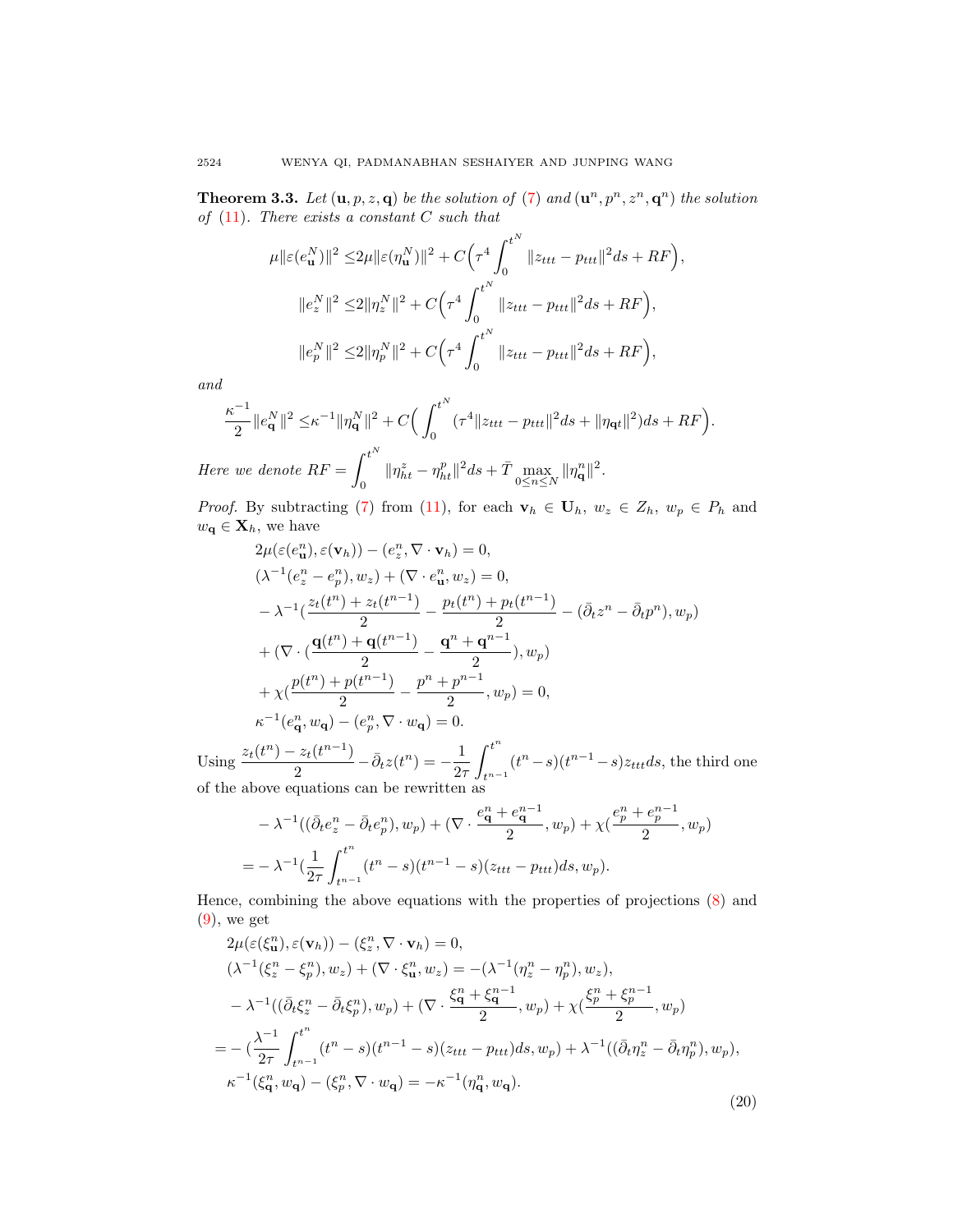Therefore, by taking  $\mathbf{v}_h = \bar{\partial}_t \xi_\mathbf{u}^n$ ,  $w_z = \frac{\xi_z^n + \xi_z^{n-1}}{2}$ ,  $w_p = \frac{\xi_p^n + \xi_p^{n-1}}{2}$  and  $w_\mathbf{q} = \frac{\xi_\mathbf{q}^n + \xi_\mathbf{q}^{n-1}}{2}$ <br>in [\(20\)](#page-7-0), we deduce

$$
2\mu(\varepsilon(\frac{\xi_{\mathbf{u}}^{n} + \xi_{\mathbf{u}}^{n-1}}{2}), \varepsilon(\bar{\partial}_{t}\xi_{\mathbf{u}}^{n})) - (\frac{\xi_{z}^{n} + \xi_{z}^{n-1}}{2}, \nabla \cdot \bar{\partial}_{t}\xi_{\mathbf{u}}^{n}) = 0,
$$
\n
$$
(\lambda^{-1}(\bar{\partial}_{t}\xi_{z}^{n} - \bar{\partial}_{t}\xi_{p}^{n}), \frac{\xi_{z}^{n} + \xi_{z}^{n-1}}{2}) + (\nabla \cdot \bar{\partial}_{t}\xi_{\mathbf{u}}^{n}, \frac{\xi_{z}^{n} + \xi_{z}^{n-1}}{2})
$$
\n
$$
= -(\lambda^{-1}(\bar{\partial}_{t}\eta_{z}^{n} - \bar{\partial}_{t}\eta_{p}^{n}), \frac{\xi_{z}^{n} + \xi_{z}^{n-1}}{2}),
$$
\n
$$
-\lambda^{-1}((\bar{\partial}_{t}\xi_{z}^{n} - \bar{\partial}_{t}\xi_{p}^{n}), \frac{\xi_{p}^{n} + \xi_{p}^{n-1}}{2}) + (\nabla \cdot \frac{\xi_{\mathbf{q}}^{n} + \xi_{\mathbf{q}}^{n-1}}{2}, \frac{\xi_{p}^{n} + \xi_{p}^{n-1}}{2}) + \chi ||\frac{\xi_{p}^{n} + \xi_{p}^{n-1}}{2}||^{2}
$$
\n
$$
= -(\frac{\lambda^{-1}}{2\tau} \int_{t^{n-1}}^{t^{n}} (t^{n} - s)(t^{n-1} - s)(z_{ttt} - p_{ttt}) ds, \frac{\xi_{p}^{n} + \xi_{p}^{n-1}}{2})
$$
\n
$$
+ \lambda^{-1}((\bar{\partial}_{t}\eta_{z}^{n} - \bar{\partial}_{t}\eta_{p}^{n}), \frac{\xi_{p}^{n} + \xi_{p}^{n-1}}{2}),
$$
\n
$$
\kappa^{-1} ||\frac{\xi_{\mathbf{q}}^{n} + \xi_{\mathbf{q}}^{n-1}}{2} ||^{2} - (\frac{\xi_{p}^{n} + \xi_{p}^{n-1}}{2}, \nabla \cdot \frac{\xi_{\mathbf{q}}^{n} + \xi_{\mathbf{q}}^{n-1}}{2}) = -\kappa^{-1}(\frac{\eta_{\mathbf{q}}
$$

Adding the above equations leads to

$$
\frac{\mu}{\tau}(\|\varepsilon(\xi_u^n)\|^2 - \|\varepsilon(\xi_u^{n-1})\|^2) + \frac{\lambda^{-1}}{2\tau}(\|\xi_z^n - \xi_p^n\|^2 - \|\xi_z^{n-1} - \xi_p^{n-1}\|^2) \n+ \chi \|\frac{\xi_p^n + \xi_p^{n-1}}{2}\|^2 + \kappa^{-1} \|\frac{\xi_q^n + \xi_q^{n-1}}{2}\|^2 \n= -(\lambda^{-1}(\bar{\partial}_t \eta_z^n - \bar{\partial}_t \eta_p^n), \frac{\xi_z^n + \xi_z^{n-1}}{2} - \frac{\xi_p^n + \xi_p^{n-1}}{2}) - \kappa^{-1}(\frac{\eta_q^n + \eta_q^{n-1}}{2}, \frac{\xi_q^n + \xi_q^{n-1}}{2}) \n- (\frac{\lambda^{-1}}{2\tau} \int_{t^{n-1}}^{t^n} (t^n - s)(t^{n-1} - s)(z_{ttt} - p_{ttt}) ds, \frac{\xi_p^n + \xi_p^{n-1}}{2}) \n\leq \frac{\lambda^{-1}}{4\epsilon_1} \tau \|\bar{\partial}_t \eta_z^n - \bar{\partial}_t \eta_p^n\|^2 + \frac{\lambda^{-1}}{4\tau} \epsilon_1 \|\xi_z^n - \xi_p^n + \xi_z^{n-1} - \xi_p^{n-1}\|^2 + \frac{\kappa^{-1}}{2} \|\frac{\eta_q^n + \eta_q^{n-1}}{2}\|^2 \n+ \frac{\kappa^{-1}}{2} \|\frac{\xi_q^n + \xi_q^{n-1}}{2} \|^2 + \frac{\lambda^{-1}}{2\epsilon_2 \tau^2} \|\int_{t^{n-1}}^{t^n} (t^n - s)(t^{n-1} - s)(z_{ttt} - p_{ttt}) ds\|^2 \n+ \lambda^{-1} \epsilon_2 \|\frac{\xi_p^n + \xi_p^{n-1}}{2}\|^2.
$$

Here, we have used the identity

$$
(\bar{\partial}_t \xi_z^n - \bar{\partial}_t \xi_p^n, \frac{\xi_z^n + \xi_z^{n-1}}{2} - \frac{\xi_p^n + \xi_p^{n-1}}{2}) = \frac{1}{2\tau} (\|\xi_z^n - \xi_p^n\|^2 - \|\xi_z^{n-1} - \xi_p^{n-1}\|^2).
$$

Choosing  $\epsilon_1 = \frac{1}{2}$  and  $\epsilon_2 \lambda^{-1} = \frac{\chi}{2}$  leads to

$$
\frac{\mu}{\tau}(\|\varepsilon(\xi_u^n)\|^2 - \|\varepsilon(\xi_u^{n-1})\|^2) + \frac{\lambda^{-1}}{2\tau}(\|\xi_z^n - \xi_p^n\|^2 - \|\xi_z^{n-1} - \xi_p^{n-1}\|^2) \n+ \frac{\chi}{2} \|\frac{\xi_p^n + \xi_p^{n-1}}{2}\|^2 + \frac{\kappa^{-1}}{2} \|\frac{\xi_q^n + \xi_q^{n-1}}{2}\|^2 \n\leq \frac{\lambda^{-1}}{2}\tau \|\bar{\partial}_t \eta_z^n - \bar{\partial}_t \eta_p^n\|^2 + \frac{\lambda^{-1}}{4\tau}(\|\xi_z^n - \xi_p^n\|^2 + \|\xi_z^{n-1} - \xi_p^{n-1}\|^2) \n+ \frac{(\lambda^{-1})^2}{\chi \tau^2} \|\int_{t^{n-1}}^{t^n} (t^n - s)(t^{n-1} - s)(z_{ttt} - p_{ttt}) ds\|^2 + \frac{\kappa^{-1}}{2} \|\frac{\eta_q^n + \eta_q^{n-1}}{2}\|^2.
$$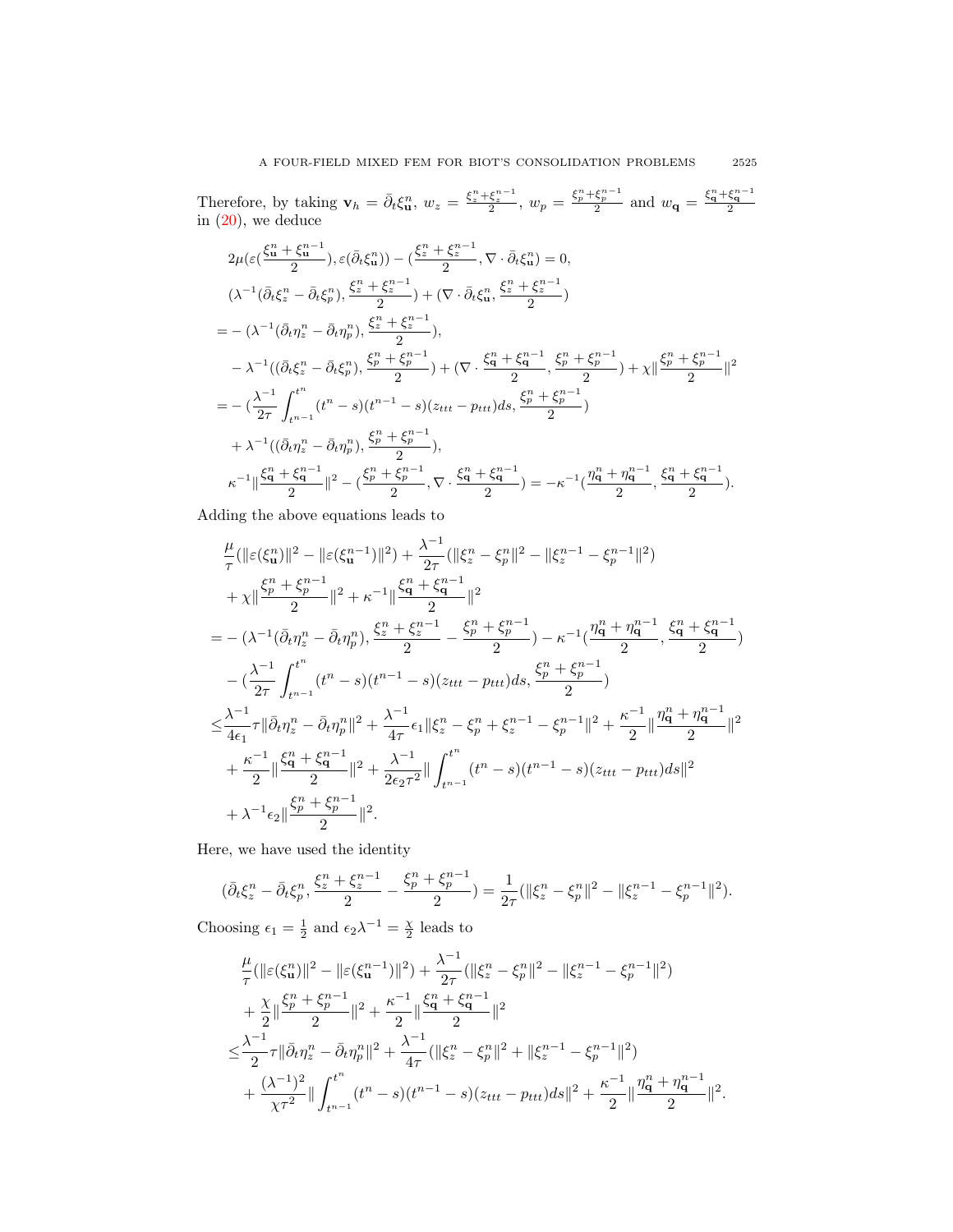Adding from 1 to N, we find from  $\xi_{\mathbf{u}}^0 = 0$  and  $\xi_z^0 - \xi_p^0 = 0$ 

$$
\begin{split} &\frac{\mu}{\tau}\|\varepsilon(\xi^N_{\mathbf u})\|^2+\frac{\lambda^{-1}}{2\tau}\|\xi^N_{z}-\xi^N_{p}\|^2+\sum_{n=1}^N\Big(\frac{\chi}{2}\|\frac{\xi^n_{p}+\xi^{n-1}_{p}}{2}\|^2+\frac{\kappa^{-1}}{2}\|\frac{\xi^n_{\mathbf q}+\xi^{n-1}_{\mathbf q}}{2}\|^2\Big)\\ \leq& \frac{\lambda^{-1}}{2}\int_0^{t^N}\|\eta^z_{ht}-\eta^p_{ht}\|^2ds+\frac{\lambda^{-1}}{2\tau}\sum_{n=1}^N\|\xi^n_{z}-\xi^n_{p}\|^2+C\frac{(\lambda^{-1})^2}{\chi}\tau^3\int_0^{t^N}\|z_{ttt}-p_{ttt}\|^2ds\\ &+\frac{\kappa^{-1}}{2}\sum_{n=1}^N\|\eta^n_{\mathbf q}\|^2, \end{split}
$$

where we have used

<span id="page-9-2"></span>
$$
\|\int_{t^{n-1}}^{t^n} (t^n - s)(t^{n-1} - s)(z_{ttt} - p_{ttt})ds\|^2 \le C\tau^5 \int_{t^{n-1}}^{t^n} \|z_{ttt} - p_{ttt}\|^2 ds,
$$
  

$$
\|\bar{\partial}_t \eta_z^n - \bar{\partial}_t \eta_p^n\|^2 \le \frac{1}{\tau} \int_{t^{n-1}}^{t^n} \|\eta_{ht}^z - \eta_{ht}^p\|^2 ds.
$$
 (21)

Now from the discrete Gronwall Lemma [\[26\]](#page-15-10), we conclude

$$
\begin{split} &\frac{\mu}{\tau}\|\varepsilon(\xi^N_{\mathbf u})\|^2+\frac{\lambda^{-1}}{2\tau}\|\xi^N_{z}-\xi^N_{p}\|^2+\sum_{n=1}^N\Big(\frac{\chi}{2}\|\frac{\xi^n_{p}+\xi^{n-1}_{p}}{2}\|^2+\frac{\kappa^{-1}}{2}\|\frac{\xi^n_{\mathbf q}+\xi^{n-1}_{\mathbf q}}{2}\|^2\Big)\\ \leq &C\Big(\frac{\lambda^{-1}}{2}\int_0^{t^N}\|\eta^z_{ht}-\eta^p_{ht}\|^2ds+\frac{(\lambda^{-1})^2}{\chi}\tau^3\int_0^{t^N}\|z_{ttt}-p_{ttt}\|^2ds\Big)\\ &+C\frac{\kappa^{-1}}{2\tau}\bar{T}\max_{0\leq n\leq N}\|\eta^n_{\mathbf q}\|^2. \end{split}
$$

Furthermore, we rewrite the above inequality as

<span id="page-9-0"></span>
$$
\mu \| \varepsilon(\xi_{\mathbf{u}}^{N}) \|^{2} + \frac{\lambda^{-1}}{2} \| \xi_{z}^{N} - \xi_{p}^{N} \|^{2} + \tau \sum_{n=1}^{N} \left( \frac{\chi}{2} \| \frac{\xi_{p}^{n} + \xi_{p}^{n-1}}{2} \|^{2} + \frac{\kappa^{-1}}{2} \| \frac{\xi_{\mathbf{q}}^{n} + \xi_{\mathbf{q}}^{n-1}}{2} \|^{2} \right)
$$
  
\n
$$
\leq C \left( \frac{\lambda^{-1} \tau}{2} \int_{0}^{t^{N}} \| \eta_{ht}^{z} - \eta_{ht}^{p} \|^{2} ds + \frac{(\lambda^{-1})^{2}}{\chi} \tau^{4} \int_{0}^{t^{N}} \| z_{ttt} - p_{ttt} \|^{2} ds \right)
$$
  
\n
$$
+ C \frac{\kappa^{-1}}{2} \bar{T} \max_{0 \leq n \leq N} \| \eta_{\mathbf{q}}^{n} \|^{2} .
$$
\n(22)

Similar to the proceed in the error estimate for the semi-discrete scheme, from the  $\inf\text{-}sup$  condition [\(13\)](#page-4-1) we have

<span id="page-9-1"></span>
$$
\|\xi_z^N\| \le C \|\varepsilon(\xi_\mathbf{u}^N)\|.\tag{23}
$$

Therefore, with the help of [\(22\)](#page-9-0) and [\(23\)](#page-9-1), the error estimates for  $e_{\mathbf{u}}^{N}$  and  $e_{z}^{N}$  are completed for their derivation. Note that, from the triangle inequality and [\(23\)](#page-9-1), we can deduce that

$$
\|\xi_p^N\| \le \|\xi_p^N - \xi_z^N\| + \|\xi_z^N\| \le \|\xi_p^N - \xi_z^N\| + C\|\varepsilon(\xi_u^N)\|,
$$

which, by combining [\(22\)](#page-9-0) and [\(24\)](#page-10-0), yields the error estimate for  $e_p^N$ .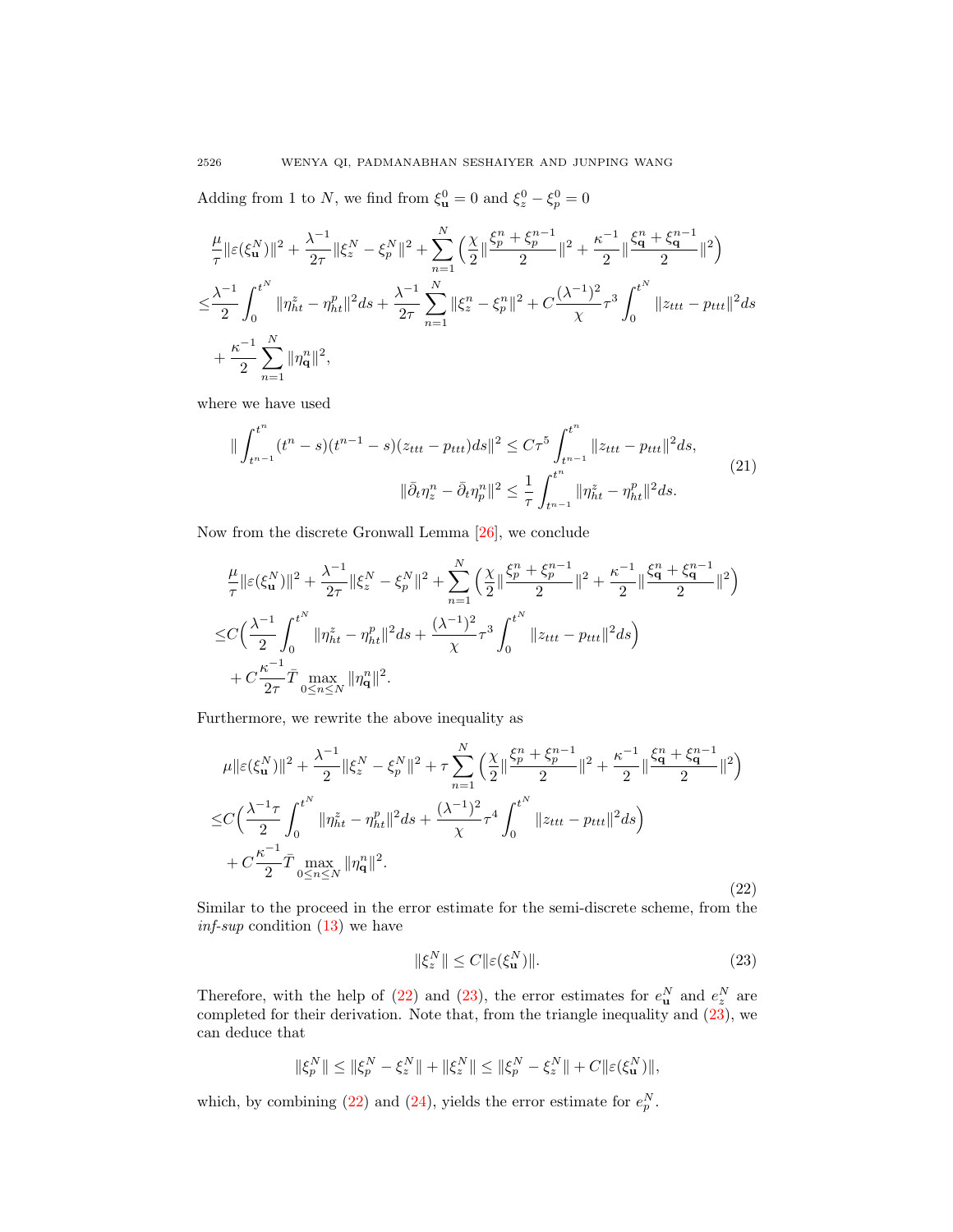On the other side, taking  $\mathbf{v}_h = \bar{\partial}_t \xi_{\mathbf{u}}^n$ ,  $w_z = \bar{\partial}_t \xi_z^n$ ,  $w_p = \bar{\partial}_t \xi_p^n$  and  $w_{\mathbf{q}} = \frac{\xi_{\mathbf{q}}^n + \xi_{\mathbf{q}}^{n-1}}{2}$ <br>in [\(20\)](#page-7-0), one finds

<span id="page-10-0"></span>
$$
2\mu(\varepsilon(\bar{\partial}_{t}\xi_{\mathbf{u}}^{n}), \varepsilon(\bar{\partial}_{t}\xi_{\mathbf{u}}^{n})) - (\bar{\partial}_{t}\xi_{\mathbf{u}}^{n}, \nabla \cdot \bar{\partial}_{t}\xi_{\mathbf{u}}^{n}) = 0,
$$
  
\n
$$
\lambda^{-1}(\bar{\partial}_{t}\xi_{z}^{n} - \bar{\partial}_{t}\xi_{p}^{n}, \bar{\partial}_{t}\xi_{z}^{n}) + (\nabla \cdot \bar{\partial}_{t}\xi_{\mathbf{u}}^{n}, \bar{\partial}_{t}\xi_{z}^{n}) = -\lambda^{-1}(\bar{\partial}_{t}\eta_{z}^{n} - \bar{\partial}_{t}\eta_{p}^{n}, \bar{\partial}_{t}\xi_{z}^{n}),
$$
  
\n
$$
-\lambda^{-1}(\bar{\partial}_{t}\xi_{z}^{n} - \bar{\partial}_{t}\xi_{p}^{n}, \bar{\partial}_{t}\xi_{p}^{n}) + (\nabla \cdot \frac{\xi_{\mathbf{q}}^{n} + \xi_{\mathbf{q}}^{n-1}}{2}, \bar{\partial}_{t}\xi_{p}^{n}) + \chi(\frac{\xi_{p}^{n} + \xi_{p}^{n-1}}{2}, \bar{\partial}_{t}\xi_{p}^{n})
$$
  
\n
$$
= -(\frac{\lambda^{-1}}{2\tau} \int_{t^{n-1}}^{t^{n}} (t^{n} - s)(t^{n-1} - s)(z_{ttt} - p_{ttt})ds, \bar{\partial}_{t}\xi_{p}^{n}) + \lambda^{-1}(\bar{\partial}_{t}\eta_{z}^{n} - \bar{\partial}_{t}\eta_{p}^{n}, \bar{\partial}_{t}\xi_{p}^{n}),
$$
  
\n
$$
\kappa^{-1}(\bar{\partial}_{t}\xi_{\mathbf{q}}^{n}, \frac{\xi_{\mathbf{q}}^{n} + \xi_{\mathbf{q}}^{n-1}}{2}) - (\bar{\partial}_{t}\xi_{p}^{n}, \nabla \cdot \frac{\xi_{\mathbf{q}}^{n} + \xi_{\mathbf{q}}^{n-1}}{2}) = -\kappa^{-1}(\bar{\partial}_{t}\eta_{\mathbf{q}}^{n}, \frac{\xi_{\mathbf{q}}^{n} + \xi_{\mathbf{q}}^{n-1}}{2}).
$$
\n(24)

Adding the above equations and using  $(21)$  lead to

$$
2\mu \|\varepsilon(\bar{\partial}_t \xi_u^n)\|^2 + \frac{1}{\lambda} \|\bar{\partial}_t \xi_z^n - \bar{\partial}_t \xi_p^n\|^2 + \frac{\chi}{2\tau} (\|\xi_p^n\|^2 - \|\xi_p^{n-1}\|^2) + \frac{\kappa^{-1}}{2\tau} (\|\xi_q^n\|^2 - \|\xi_q^{n-1}\|^2)
$$
  
\n
$$
= -\lambda^{-1} (\bar{\partial}_t \eta_z^n - \bar{\partial}_t \eta_p^n, \bar{\partial}_t \xi_z^n - \bar{\partial}_t \xi_p^n) - \kappa^{-1} (\bar{\partial}_t \eta_q^n, \frac{\xi_q^n + \xi_q^{n-1}}{2})
$$
  
\n
$$
- (\frac{\lambda^{-1}}{2\tau} \int_{t^{n-1}}^{t^n} (t^n - s)(t^{n-1} - s)(z_{ttt} - p_{ttt}) ds, \bar{\partial}_t \xi_p^n)
$$
  
\n
$$
\leq \lambda^{-1} \|\bar{\partial}_t \eta_z^n - \bar{\partial}_t \eta_p^n\|^2 + \frac{\lambda^{-1}}{4} \|\bar{\partial}_t \xi_z^n - \bar{\partial}_t \xi_p^n\|^2 + \frac{\kappa^{-1}}{2} \|\bar{\partial}_t \eta_q^n\|^2 + \frac{\kappa^{-1}}{2} \|\bar{\partial}_t \xi_z^n\|^2
$$
  
\n
$$
+ \frac{\lambda^{-1}}{4\epsilon_1 \tau^2} \|\int_{t^{n-1}}^{t^n} (t^n - s)(t^{n-1} - s)(z_{ttt} - p_{ttt}) ds\|^2 + \frac{\lambda^{-1} \epsilon_1}{4} \|\bar{\partial}_t \xi_p^n\|^2
$$
  
\n
$$
\leq \lambda^{-1} \|\bar{\partial}_t \eta_z^n - \bar{\partial}_t \eta_p^n\|^2 + \frac{\lambda^{-1}}{4} \|\bar{\partial}_t \xi_z^n - \bar{\partial}_t \xi_p^n\|^2 + \frac{\kappa^{-1}}{2} \|\bar{\partial}_t \eta_q^n\|^2 + \frac{\kappa^{-1}}{2} \|\bar{\partial}_t \xi_z^n\|^2
$$
  
\n
$$
+ \frac{\lambda^{-1} \tau^3}{4\epsilon_1} \int_{t^{n-1}}^{t^n} \|z_{ttt} - p_{ttt}\|^2 ds + \frac{\lambda^{-1} \epsilon_1}{2} \|\bar{\partial}_t \xi_p^n - \bar{\partial}_t \xi_z^n
$$

Combining the first equation in  $(24)$  with the *inf-sup* condition  $(13)$ , we get

 $\|\bar{\partial}_t \xi_z^n\| \leq C \|\varepsilon(\bar{\partial}_t \xi_u^n)\|.$ 

Hence, by taking  $\lambda^{-1} \epsilon_1(1+C) \le \min\{2\mu, \frac{\lambda^{-1}u}{2}\}\)$ , i.e  $\epsilon_1 \le \frac{1}{1+C} \min\{2\mu\lambda^{-1}, \frac{1}{2}\}\)$ , the above inequality can be reformulated as

$$
\mu \| \varepsilon (\bar{\partial}_t \xi_u^n) \|^2 + \frac{1}{2\lambda} \| \bar{\partial}_t \xi_z^n - \bar{\partial}_t \xi_p^n \|^2 + \frac{\chi}{2\tau} ( \| \xi_p^n \|^2 - \| \xi_p^{n-1} \|^2 ) + \frac{\kappa^{-1}}{2\tau} ( \| \xi_q^n \|^2 - \| \xi_q^{n-1} \|^2 )
$$
  

$$
\leq \frac{\lambda^{-1}}{\tau} \int_{t^{n-1}}^{t^n} \| \eta_{ht}^z - \eta_{ht}^p \|^2 ds + C\tau^3 \int_{t^{n-1}}^{t^n} \| z_{ttt} - p_{ttt} \|^2 ds + \frac{\kappa^{-1}}{2\tau} \int_{t^{n-1}}^{t^n} \| \eta_{qt}^n \|^2 ds
$$
  

$$
+ \frac{\kappa^{-1}}{2} \| \frac{\xi_q^n + \xi_q^{n-1}}{2} \|^2.
$$

Adding from 1 to  $N$ , we obtain

$$
\mu \tau \sum_{n=1}^{N} \|\varepsilon(\bar{\partial}_t \xi_u^n)\|^2 + \frac{\lambda^{-1}}{2} \tau \sum_{n=1}^{N} \|\bar{\partial}_t \xi_z^n - \bar{\partial}_t \xi_p^n\|^2 + \frac{\chi}{2} \|\xi_p^N\|^2 + \frac{\kappa^{-1}}{2} \|\xi_q^N\|^2
$$
  

$$
\leq \lambda^{-1} \int_0^{t^N} \|\eta_{ht}^z - \eta_{ht}^p\|^2 ds + C\tau^4 \int_0^{t^N} \|z_{ttt} - p_{ttt}\|^2 ds
$$
  

$$
+ \frac{\kappa^{-1}}{2} \int_0^{t^N} \|\eta_{ht}^q\|^2 ds + \frac{\kappa^{-1}}{2} \tau \sum_{n=1}^{N} \|\frac{\xi_q^n + \xi_q^{n-1}}{2}\|^2.
$$
 (25)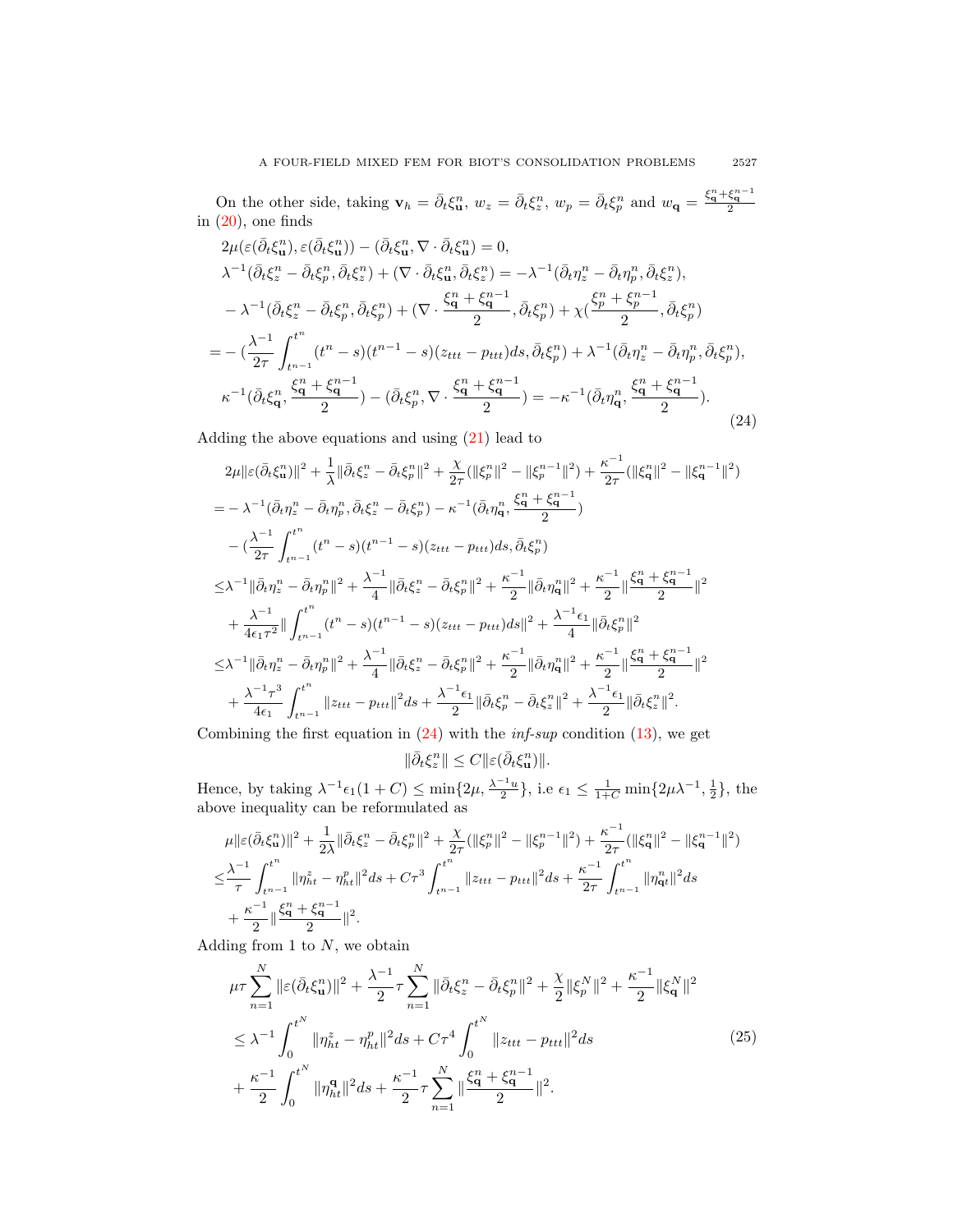With the help of the error estimate  $(22)$ , we obtain the desired error estimate for the flux  $e_{\mathbf{q}}^N$ .  $\Box$ 

Combining Theorem [3.3](#page-7-1) with Lemmas [2.1,](#page-3-2) [2.2](#page-3-3) leads to the following results.

**Theorem 3.4.** Let  $(\mathbf{u}, p, z, \mathbf{q})$  be the solution of [\(7\)](#page-2-3) and  $(\mathbf{u}^n, p^n, z^n, \mathbf{q}^n)$  the nu-merical solution of [\(11\)](#page-3-4). Assume that the displacement  $\mathbf{u} \in L^{\infty}(0,\overline{T};[H^{k+3}(\Omega)]^d)$ , the total stress  $z \in L^{\infty}(0,\overline{T}; H^{k+1}(\Omega))$ ,  $z_{ttt} \in L^2(0,\overline{T}; L^2(\Omega))$ , the pressure  $p \in$  $L^{\infty}(0,\overline{T};H^{k+1}(\Omega)),$   $p_{ttt} \in L^2(0,\overline{T};\overline{L}^2(\Omega))$  and the flux  $\mathbf{q} \in H^1(0,\overline{T};[H^{k+1}(\Omega)]^d)$ . Then, there exists a constant  $C$  such that

$$
\|\varepsilon(e_{\mathbf{u}}^{N})\|^{2} \leq Ch^{2(k+1)} \left(h^{2} \|\mathbf{u}(t^{N})\|_{k+3}^{2} + \|z(t^{N})\|_{k+1}^{2} + R1\right) + C\tau^{4} \int_{0}^{t^{N}} \|z_{ttt} - p_{ttt}\|^{2} ds,
$$
  

$$
\|e_{z}^{N}\|^{2} \leq Ch^{2(k+1)} \left(\|z(t^{N})\|_{k+1}^{2} + R1\right) + C\tau^{4} \int_{0}^{t^{N}} \|z_{ttt} - p_{ttt}\|^{2} ds,
$$
  

$$
\|e_{p}^{N}\|^{2} \leq Ch^{2(k+1)} \left(\|p(t^{N})\|_{k+1}^{2} + R1\right) + C\tau^{4} \int_{0}^{t^{N}} \|z_{ttt} - p_{ttt}\|^{2} ds,
$$

and

$$
||e_{\mathbf{q}}^{N}||^{2} \leq Ch^{2(k+1)}\left(R1+\int_{0}^{t^{N}}||\mathbf{q}_{t}||_{k+1}^{2}ds\right)+C\tau^{4}\int_{0}^{t^{N}}||z_{ttt}-p_{ttt}||^{2}ds,
$$
  
where 
$$
R1=\int_{0}^{t^{N}}(||z_{t}||_{k+1}^{2}+||p_{t}||_{k+1}^{2})ds+\max_{0\leq n\leq N}||\mathbf{q}(t^{n})||_{k+1}^{2}.
$$

**Remark 1.** It should be noted that the finite element pairs  $(Z_h, U_h)$  can be replaced by any finite element spaces that satisfy the inf-sup condition [\(13\)](#page-4-1). In particular, the Hood-Taylor element  $([P_{k+2}]^d, P_{k+1})$  could be employed in the place of  $(Z_h, U_h)$  for which all the error estimates can be derived without any difficulty. Analogously, the Raviart-Thomas element  $(P_k, RT_k)$  can be substituted by other stable elements in the mixed finite element literature, and the theory remains true. Details are left to interested readers as an exercise.

<span id="page-11-0"></span>4. Numerical examples. In this section, we shall present some numerical results for the four-field mixed finite element method implemented on uniform triangulations for the Biot's consolidation model in the two dimensional space. The Darcy velocity and the fluid pressure are approximated by the Raviart-Thomas element of lowest order. Two examples of stable elements are employed for the elasticity equation: the first one makes use of  $C^0$ -conforming piecewise quadratic functions for the displacement variable and piecewise constant for the total stress. The second such example is based on the Hood-Taylor element. For simplicity, the first example shall be referred as  $([P_2]^2, P_0, P_0, RT_0)$ , and the second one as  $([P_2]^2, P_1, P_0, RT_0)$ . Denote by  $\|e_u^n\| = 2\mu \|\varepsilon(e_u^n)\|^2$  the energy norm for the displacement.

**Example 1.** The domain is given by  $\Omega = (0, 1)^2$  and the terminal time is  $\overline{T} = 1$ . The boundary condition is of full Dirichlet (i.e.,  $\Gamma_D = \partial \Omega$ ). The exact solution is given by

$$
\mathbf{u} = t^3 \left[ \begin{array}{c} \sin(\pi x) \cos(\pi y) \\ \cos(\pi x) \sin(\pi y) \end{array} \right]
$$

and

$$
p = e^{-t} \sin(\pi x) \sin(\pi y).
$$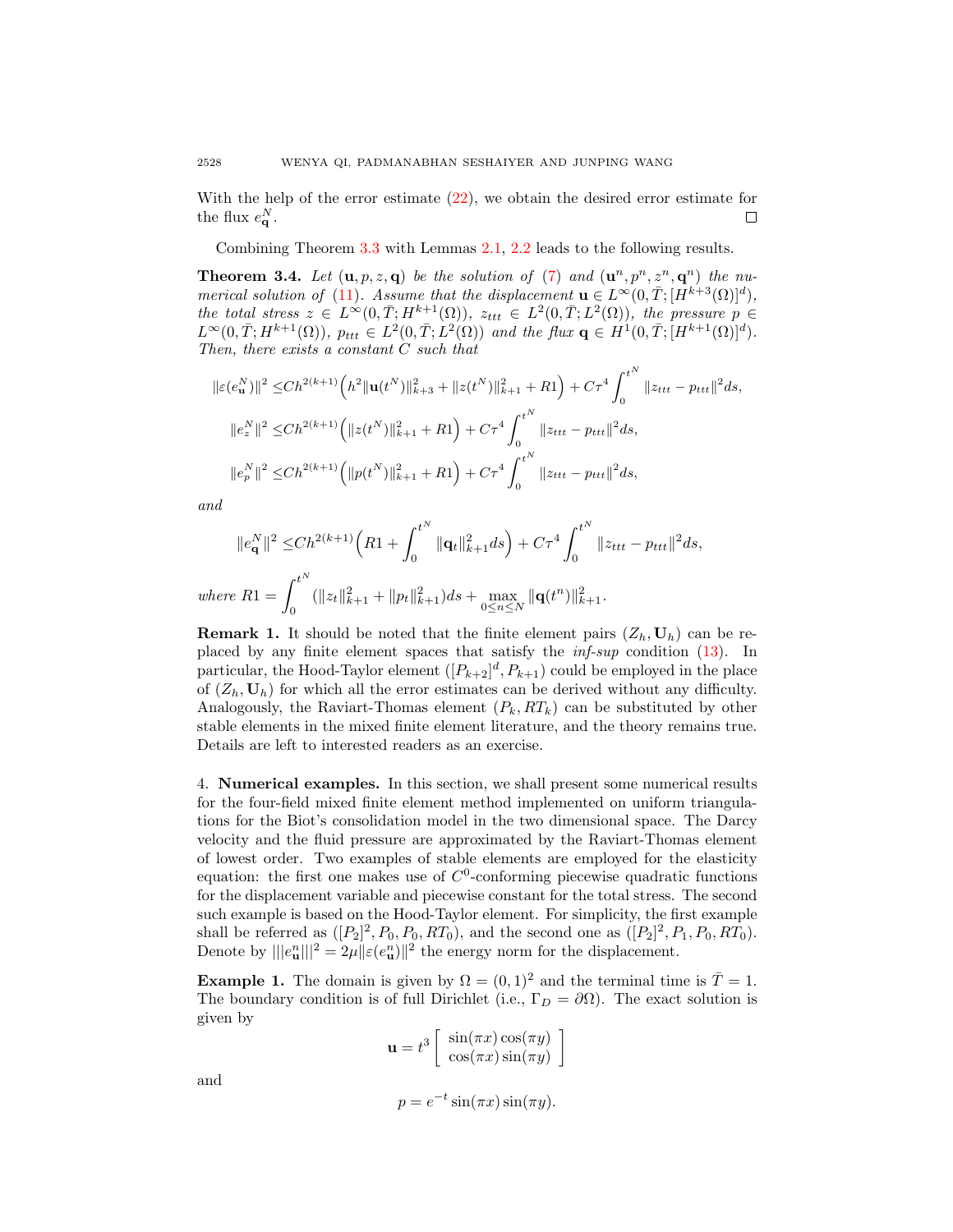The body force function  $f$ , the forced fluid  $g$ , the initial value and Dirichlet boundary value are determined by the exact solution. The parameters are set as  $\kappa = 10^{-2}$ ,  $\mu = 10^{-2}$  and  $\lambda = 10^{-2}$ ,  $\chi = 1$  in this example.

Table [1](#page-12-0) reveals that the convergence for the finite element solution is of order  $O(h)$  for the displacement in energy norm, and  $O(h^2)$  in the  $L^2$  norm. We also see from Table [1](#page-12-0) that the convergence for the total stress, pressure and flux in  $L^2$  norm appear to be  $O(h^2)$  $O(h^2)$  $O(h^2)$ . Note that, when the mesh size h is sufficiently small, Table 2 shows a second order convergence  $O(\tau^2)$  in time. Overall, these numerical results are in good agreement with our error estimates.

<span id="page-12-0"></span>

|      | $   e_{\mathbf{u}}^n   $ |          | $  e_{\mathbf{u}}^n  $ |       | $  e_z^n  $  |       | $  e_p^n  $  |       | $ e_{\bf q}^n $ |       |
|------|--------------------------|----------|------------------------|-------|--------------|-------|--------------|-------|-----------------|-------|
|      | error                    | order    | error                  | order | error        | order | error        | order | error           | order |
| 1/8  | $1.0970e + 00$           |          | 3.6212e-02             |       | 9.8472e-04   |       | $1.0326e-03$ |       | 2.6009e-04      |       |
| 1/16 | 5.5495e-01               | 0.98     | $9.1920e-03$           | 1.98  | 2.9921e-04   | 1.72  | 3.4406e-04   | 1.59  | 1.1141e-04      | 1.22  |
| 1/32 | 2.7839e-01               | $1.00\,$ | $2.3020e-03$           | 2.00  | $1.0632e-04$ | 1.49  | 1.1722e-04   | 1.55  | 3.6399e-05      | 1.61  |
| 1/64 | 1.3934e-01               | $1.00\,$ | 5.7569e-04             | 2.00  | $2.8200e-05$ | 1.92  | 3.0540e-05   | 1.94  | 8.6783e-06      | 2.02  |

TABLE 1. Convergence at  $t^n = 1$  when  $\tau = h$  for  $([P_2]^2, P_0, P_0, RT_0)$ : Example 1 with homogeneous Dirichlet boundary condition.

<span id="page-12-1"></span>

|     | $   e_{\mathbf{u}}^{n}   $ |       | $ e_{\mathbf{u}}^n  $ |       | $  e_z^n  $ |       | $  e_p^n  $  |       | $\ e_{\mathbf{q}}^n\ $ |      |
|-----|----------------------------|-------|-----------------------|-------|-------------|-------|--------------|-------|------------------------|------|
|     | error                      | order | error                 | order | error       | order | error        | order |                        |      |
|     | $1.9294e+00$               |       | 3.1761e-01            |       | 5.6108e-02  |       | 6.9489e-02   |       | 1.4643e-02             |      |
| 1/2 | 4.7787e-01                 | 2.01  | 7.8199e-02            | 2.02  | 1.3792e-02  | 2.02  | 1.7129e-02   | 2.02  | 3.3258e-03             | 2.14 |
| 1/4 | 1.2053e-01                 | 1.99  | 1.9539e-02            | 2.00  | 3.4454e-03  | 2.00  | 4.2784e-03   | 2.00  | 8.3143e-04             | 2.00 |
| 1/8 | 3.4530e-02                 | 1.80  | 4.8821e-03            | 2.00  | 8.6090e-04  | 2.00  | $1.0691e-03$ | 2.00  | 2.0775e-04             | 2.00 |
|     |                            |       |                       |       |             |       |              |       |                        |      |

TABLE 2. Convergence at  $t^n = 1$  when  $h = 1/512$  for  $([P_2]^2, P_0, P_0, RT_0)$ :

Example 1 with homogeneous Dirichlet boundary condition.

<span id="page-12-2"></span>**Example 2.** The domain is given by  $\Omega = (0, 1)^2$  and the final time is  $\overline{T} = 1$ . The exact solution for the displacement and the pore pressure is given as [\[12\]](#page-14-12)

$$
\mathbf{u} = \left[ \begin{array}{c} x \cos(t) \\ (1+y^2) \cos(t+1) \sin(\pi y) \end{array} \right]
$$

and

$$
p = x^2 y \cos(t^2).
$$

The body force function f, the forced fluid q and initial conditions are determined by the exact solution. The parameters are set as  $\kappa = 10$ ,  $\mu = 10$  and  $\lambda = 1$ ,  $\chi = 0$ in this example. Full Dirichlet boundary condition is imposed on the boundary, which is non-homogeneous.

Table [3](#page-13-0) illustrates the numerical performance of the four-field mixed finite element method with Example 2. It can be seen that the convergence for the corresponding numerical displacement is of order  $O(h)$  and  $O(h^2)$  in energy norm and  $L^2$  norm, respectively. The almost  $O(h^2)$  convergence for the total stress, pressure and flux in  $L^2$  norm is also showed in Table [3.](#page-13-0) These numerical results confirm the theoretical convergence for problems with non-homogeneous Dirichlet boundary conditions.

We further tested the numerical performance of the four-field mixed finite element method for Example 2 with mixed Dirichlet and Neumann boundary conditions. In this test, the Neumann boundary condition is set at  $\Gamma_N = \{(x, y) | x = 1, y \in (0, 1)\}\$ and the rest is of Dirichlet type (i.e.,  $\Gamma_D = \partial \Omega \setminus \Gamma_N$ ). The numerical results are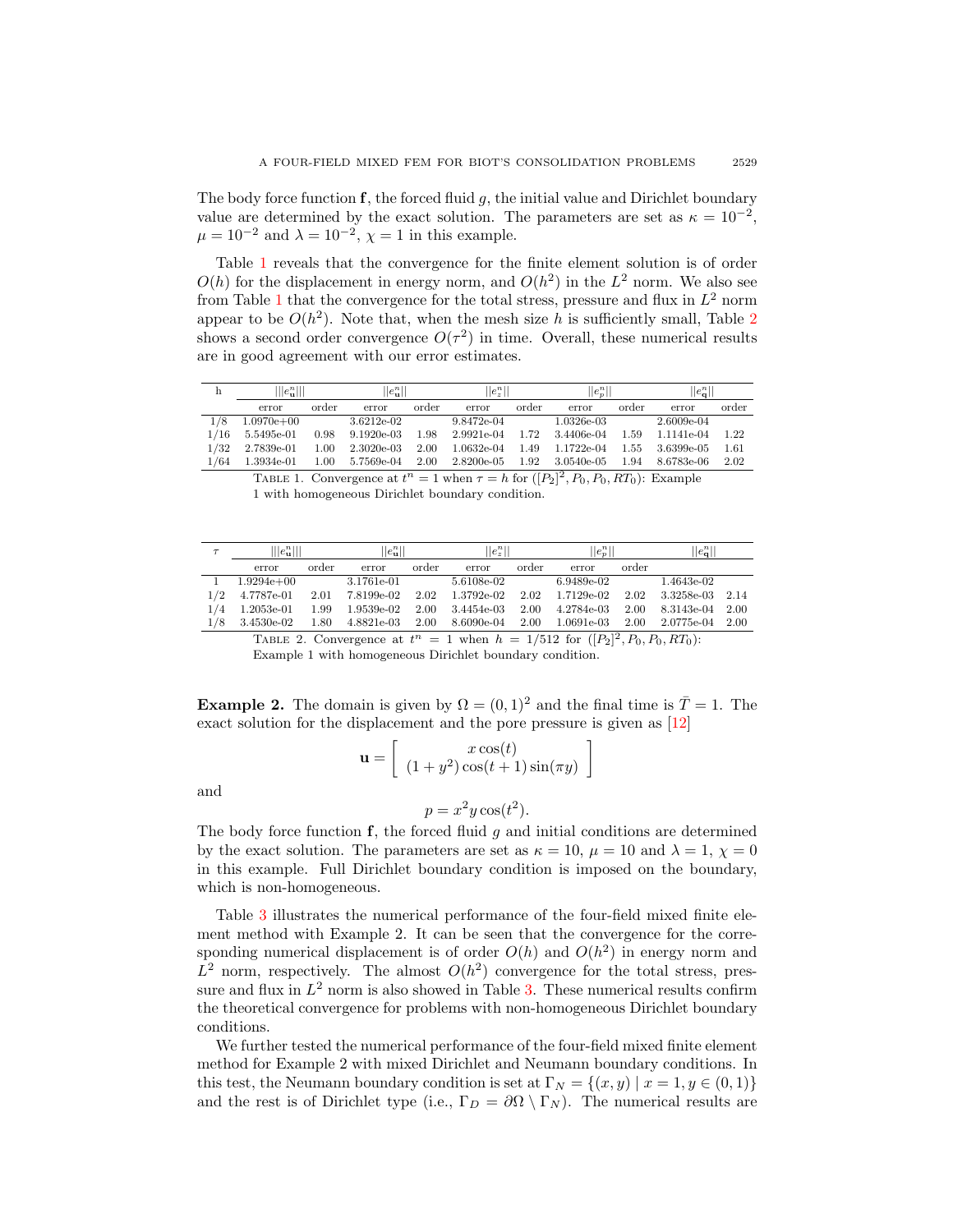presented in Table [4,](#page-13-1) which shows that our method is accurate and efficient for the cases with mixed Dirichlet and Neumann boundary conditions. It can be seen that a quadratic convergence for the total stress, the pressure, and the flux in  $L^2$  norm was achieved in Table [4.](#page-13-1)

<span id="page-13-0"></span>

| h    | $\ e_{\mathbf{u}}^{n}\ $ |       | $  e_{\mathbf{n}}^n  $ |       | $  e_{z}^{n}  $ |       | $  e_p^n  $  |       | $\ e_{\mathbf{a}}^{n}\ $ |       |
|------|--------------------------|-------|------------------------|-------|-----------------|-------|--------------|-------|--------------------------|-------|
|      | error                    | order | error                  | order | error           | order | error        | order | error                    | order |
| 1/8  | 1.6784e-02               |       | 5.6421e-04             |       | 1.9561e-02      |       | $1.2901e-03$ |       | $6.7991e-03$             |       |
| 1/16 | 8.6688e-03               | 0.95  | 1.4538e-04             | 1.96  | 5.3817e-03      | 1.86  | 4.4940e-04   | 1.52  | 2.3988e-03               | 1.50  |
| 1/32 | 4.3990e-03               | 0.98  | 3.6669e-05             | 1.99  | 1.4495e-03      | 1.89  | 9.9263e-05   | 2.18  | 7.0921e-04               | 1.76  |
| 1/64 | 2.2148e-03               | 0.99  | 9.1937e-06             | 2.00  | 3.9949e-04      | 1.86  | $2.2901e-05$ | 2.12  | 2.2685e-04               | 1.64  |

TABLE 3. Convergence at  $t^n = 1$  when  $\tau = h$  for  $([P_2]^2, P_0, P_0, RT_0)$ : Example 2 with non-homogeneous Dirichlet boundary data.

<span id="page-13-1"></span>

|      | $\ e_{\mathbf{n}}^n\ $ |       | $  e_{\mathbf{n}}^n  $ |       | $  e_{\tau}^n  $ |       | $  e_n^n  $ |       | $  e_{\alpha}^{n}  $ |       |
|------|------------------------|-------|------------------------|-------|------------------|-------|-------------|-------|----------------------|-------|
|      | error                  | order | error                  | order | error            | order | error       | order | error                | order |
| 1/8  | 1.6863e-02             |       | 5.3041e-04             |       | 2.0902e-02       |       | 1.1893e-03  |       | 6.4497e-03           |       |
| 1/16 | 8.6834e-03             | 0.96  | 1.3557e-04             | 1.97  | 5.5918e-03       | 1.90  | 2.8353e-04  | 2.07  | 1.9159e-03           | 1.75  |
| 1/32 | 4.4019e-03             | 0.98  | 3.4070e-05             | 1.99  | 1.4745e-03       | 1.92  | 3.4283e-05  | 3.05  | 4.1519e-04           | 2.21  |
| 1/64 | $2.2155$ e-03          | 0.99  | 8.5408e-06             | 2.00  | 4.0097e-04       | 1.88  | 5.5825e-06  | 2.62  | 9.2273e-05           | 2.17  |
|      |                        |       |                        |       |                  |       |             |       |                      |       |

TABLE 4. Convergence at  $t^n = 1$  when  $\tau = h$  for  $([P_2]^2, P_0, P_0, RT_0)$ : Example 2 with mixed Dirichlet and Neumann boundary conditions.

The Hood-Taylor element of  $(P_1, [P_2]^2)$  was also implemented for the elastic part of the Biot's consolidation model in our four-field mixed finite element method. In other words, in the numerical scheme [\(11\)](#page-3-4), the finite element pair  $(Z_h, \mathbf{U}_h)$  is chosen as the lowest order Hood-Taylor element  $(P_1, [P_2]^2)$  and the mixed finite element pair  $(P_h, \mathbf{X}_h)$  is kept as the lowest order Raviat-Thomas element  $(P_0, RT_0)$ . The exact solutions and the parameters are the same as in Example [2.](#page-12-2) Table [5](#page-13-2) shows the numerical results when full Dirichlet boundary condition is imposed in the model; i.e.,  $\Gamma_D = \partial \Omega$ . It can be seen that the convergence for the displacement in energy norm is of order  $O(h^2)$ , which is an expected improvement over the  $([P_2]^2, P_0, P_0, RT_0)$  element.

The numerical results with the use of Hood-Taylor element for the mixed Dirichlet and Neumann boundary condition are shown in Table [6.](#page-14-13) In this numerical test, the Neumann boundary condition is imposed on  $\Gamma_N = \{(x, y) | x = 1, y \in (0, 1)\}\$ and the of the boundary assumed Dirichlet data. It can be seen in Table [6](#page-14-13) that the convergence of the displacement approximation in the energy norm is of the order  $O(h^2)$  while the order of convergence for the total stress, the pressure, and the Darcy flux in  $L^2$  norm is higher than two.

<span id="page-13-2"></span>

|     | $\ e_{\mathbf{n}}^n\ $ |       | $  e_{\mathbf{n}}^n  $ |          | $  e_z^n  $ |       | $  e_n^n  $ |       | $\ e_{\bf q}^n\ $ |       |
|-----|------------------------|-------|------------------------|----------|-------------|-------|-------------|-------|-------------------|-------|
|     | error                  | order | error                  | order    | error       | order | error       | order | error             | order |
| 1/8 | 3.1646e-04             |       | $1.3523$ e-05          |          | 5.1888e-02  |       | 3.2782e-03  |       | 1.6614e-02        |       |
|     | $1/16$ 5.1165e-05      | 2.63  | 4.1755e-06             | 1.70     | 1.3362e-02  | 1.96  | 1.1749e-03  | 1.48  | 6.1427e-03        | 1.44  |
|     | $1/32$ 1.0911e-05      | 2.23  | 7.0520e-07             | $2.57\,$ | 3.3167e-03  | 2.01  | 2.5536e-04  | 2.20  | 1.8480e-03        | 1.73  |
|     | $1/64$ 3.3563e-06      | 1.70  | 1.2494e-07             | 2.50     | 8.2329e-04  | 2.01  | 5.7363e-05  | 2.15  | 6.1243e-04        | 1.59  |
|     |                        |       |                        |          |             |       |             |       |                   |       |

TABLE 5. Convergence at  $t^n = 1$  when  $\tau = h$  for  $([P_2]^2, P_1, P_0, RT_0)$ : Example 2 with non-homogeneous Dirichlet boundary data.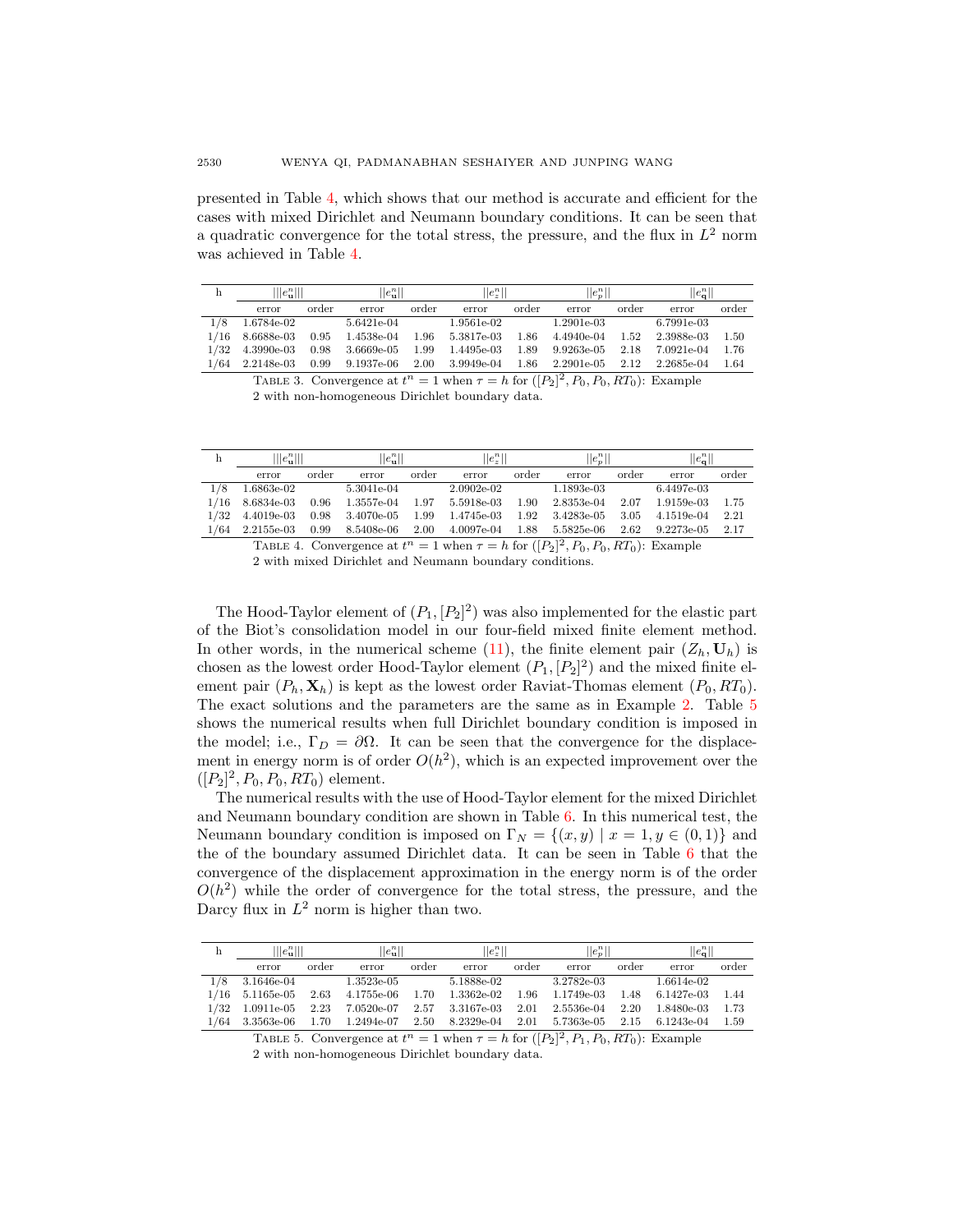<span id="page-14-13"></span>

| h   | $\ e_{\mathbf{n}}^n\ $ |       | $  e_{\mathbf{u}}^n  $ |       | $  e_z^n  $   |       | $  e_n^n  $ |       | $  e_{\mathbf{a}}^{n}  $ |       |
|-----|------------------------|-------|------------------------|-------|---------------|-------|-------------|-------|--------------------------|-------|
|     | error                  | order | error                  | order | error         | order | error       | order | error                    | order |
| 1/8 | 5.4994e-04             |       | 2.8159e-05             |       | 5.1568e-02    |       | 3.1130e-03  |       | 1.4807e-02               |       |
|     | $1/16$ 9.7846e-05      | 2.49  | 6.4894e-06             | 2.12  | $1.3027e-02$  | 1.98  | 7.7273e-04  | 2.01  | 4.4788e-03               | 1.73  |
|     | $1/32$ 1.8542e-05      | 2.40  | 8.1614e-07             | 2.99  | $3.1901e-03.$ | 2.03  | 9.6270e-05  | 3.00  | 8.9236e-04               | 2.33  |
|     | $1/64$ 4.2955e-06      | 2.11  | 1.0693e-07             | 2.93  | 7.8825e-04.   | 2.02  | 1.1182e-05  | 3.11  | 1.7505e-04               | 2.35  |

TABLE 6. Convergence at  $t^n = 1$  when  $\tau = h$  for  $([P_2]^2, P_1, P_0, RT_0)$ : Example 2 with mixed Dirichlet and Neumann boundary data.

<span id="page-14-9"></span>5. Concluding remarks. In the paper, we presented and analyzed a four-field mixed finite element method using the Raviart-Thomas element for Biot's consolidation model. The new numerical scheme retains the important mass conservation property for the flow equation. The novelty of the four-field mixed finite element method lies in the use of the total stress for the elastic equation, the mixed form of the flow equation, and the Crank-Nicolson scheme in the time discretization for the consolidation model. Although each of the total stress and Darcy flux have been considered on its own in other applications, the combined four-field method with the total stress and flux and Crank-Nicolson scheme is novel for the Biot's consolidation equations.

Acknowledgments. The research of Wenya Qi was partially supported by China Scholarship Council, Grant Number: 201906180039 and National Natural Science Foundation of China (Grant No.11471150). The research of Junping Wang was supported by the NSF IR/D program, while working at National Science Foundation. However, any opinion, finding, and conclusions or recommendations expressed in this material are those of the author and do not necessarily reflect the views of the National Science Foundation.

#### REFERENCES

- <span id="page-14-6"></span>[\[1\]](http://www.ams.org/mathscinet-getitem?mr=MR2424078&return=pdf) R. A. Adams and J. J. F. Fournier, Sobolev Spaces, Academic Press, New York, 2 Edition, 2003.
- <span id="page-14-7"></span>[\[2\]](http://www.ams.org/mathscinet-getitem?mr=MR351118&return=pdf) I. Babuška, [The finite element method with penalty,](http://dx.doi.org/10.1090/S0025-5718-1973-0351118-5) Math. Comp.,  $27$  (1973), 221–228.
- <span id="page-14-3"></span>[\[3\]](http://www.ams.org/mathscinet-getitem?mr=MR3394360&return=pdf) L. Berger, R. Bordas, D. Kay and S. Tavener, [Stabilized lowest-order finite element approxi](http://dx.doi.org/10.1137/15M1009822)[mation for linear three-field poroelasticity,](http://dx.doi.org/10.1137/15M1009822) SIAM J. Sci. Comput., 37 (2015), A2222-A2245.
- <span id="page-14-0"></span>[4] M. A. Biot, [General theory of three-dimensional consolidation,](http://dx.doi.org/10.1063/1.1712886) *J. Appl. Phys.*, **12** (1941), 155–164.
- <span id="page-14-1"></span>[\[5\]](http://www.ams.org/mathscinet-getitem?mr=MR66874&return=pdf) M. A. Biot, [Theory of elasticity and consolidation for a porous anisotropic solid,](http://dx.doi.org/10.1063/1.1721956) J. Appl. Phys., 26 (1955), 182-185.
- <span id="page-14-11"></span>[\[6\]](http://www.ams.org/mathscinet-getitem?mr=MR2373954&return=pdf) S. C. Brenner and L. R. Scott, [The Mathematical Theory of Finite Element Methods](http://dx.doi.org/10.1007/978-0-387-75934-0), Third edition. Texts in Applied Mathematics, 15. Springer, New York, 2008.
- <span id="page-14-8"></span>[\[7\]](http://www.ams.org/mathscinet-getitem?mr=MR365287&return=pdf) F. Brezzi, On the existence, uniqueness, and approximation of saddle point problems arising from Lagrange multipliers, RAIRO, 8 (1974), 129–151.
- <span id="page-14-10"></span>[\[8\]](http://www.ams.org/mathscinet-getitem?mr=MR1115205&return=pdf) F. Brezzi and M. Fortin, [Mixed and Hybrid Finite Element Methods](http://dx.doi.org/10.1007/978-1-4612-3172-1), Springer Series in Computational Mathematics, 15. Springer-Verlag, New York, 1991.
- <span id="page-14-4"></span>[\[9\]](http://www.ams.org/mathscinet-getitem?mr=MR3544596&return=pdf) X. Hu, C. Rodrigo, F. J. Gaspar and L. T. Zikatanov, [A nonconforming finite element method](http://dx.doi.org/10.1016/j.cam.2016.06.003) [for the Biot's consolidation model in poroelasticity,](http://dx.doi.org/10.1016/j.cam.2016.06.003) J. Comput. Appl. Math., 310 (2017), 143– 154.
- <span id="page-14-2"></span>[\[10\]](http://www.ams.org/mathscinet-getitem?mr=MR2177147&return=pdf) J. Korsawe and G. Starke, [A least-squares mixed finite element method for Biot's consolidation](http://dx.doi.org/10.1137/S0036142903432929) [problem in porous media,](http://dx.doi.org/10.1137/S0036142903432929) SIAM J. Numer. Anal., 43 (2005), 318-339.
- <span id="page-14-5"></span>[\[11\]](http://www.ams.org/mathscinet-getitem?mr=MR4058208&return=pdf) S. Kumar, R. Oyarz´ua, R. Ruiz-Baier and R. Sandilya, [Conservative discontinuous finite](http://dx.doi.org/10.1051/m2an/2019063) [volume and mixed schemes for a new four-field formulation in poroelasticity,](http://dx.doi.org/10.1051/m2an/2019063) ESAIM Math. Model. Numer. Anal., 54 (2020), 273–299.
- <span id="page-14-12"></span>[\[12\]](http://www.ams.org/mathscinet-getitem?mr=MR3551338&return=pdf) J. J. Lee, [Robust error analysis of coupled mixed methods for Biot's consolidation model,](http://dx.doi.org/10.1007/s10915-016-0210-0) J. Sci. Comput., 69 (2016), 610–632.